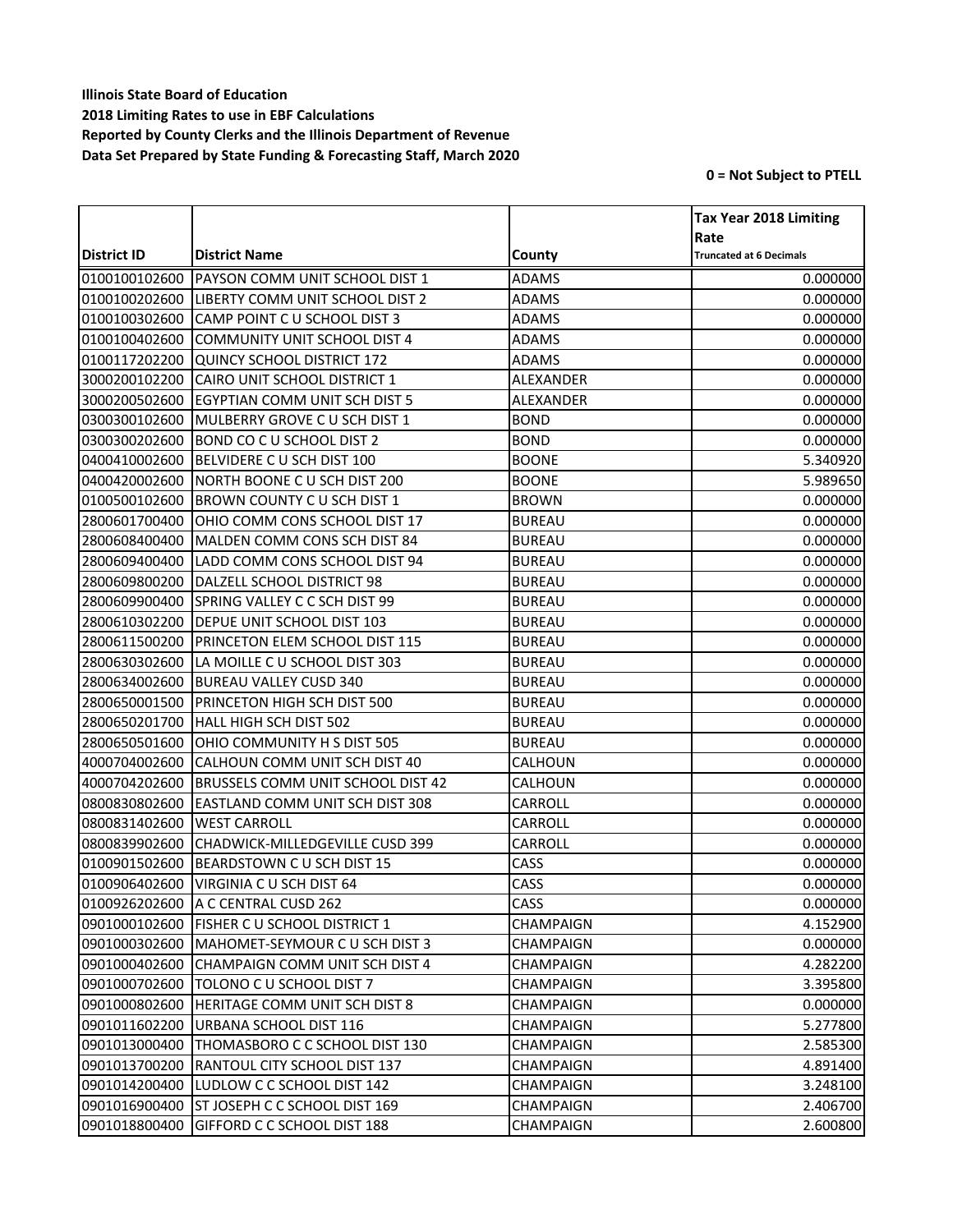|               |                                       |                  | <b>Tax Year 2018 Limiting</b>          |
|---------------|---------------------------------------|------------------|----------------------------------------|
| District ID   | <b>District Name</b>                  | County           | Rate<br><b>Truncated at 6 Decimals</b> |
| 0901019301700 | <b>RANTOUL TOWNSHIP H S DIST 193</b>  | CHAMPAIGN        | 2.893300                               |
| 0901019700400 | <b>PRAIRIEVIEW-OGDEN CCSD 197</b>     | CHAMPAIGN        | 0.000000                               |
| 0901030501600 | <b>ST JOSEPH OGDEN C H S DIST 305</b> | CHAMPAIGN        | 0.000000                               |
| 0301100102600 | MORRISONVILLE C U SCH DIST 1          | <b>CHRISTIAN</b> | 0.000000                               |
| 0301100302600 | TAYLORVILLE C U SCH DIST 3            | CHRISTIAN        | 3.795710                               |
| 0301100402600 | <b>EDINBURG C U SCH DIST 4</b>        | <b>CHRISTIAN</b> | 3.783150                               |
| 0301100802600 | PANA COMM UNIT SCHOOL DIST 8          | <b>CHRISTIAN</b> | 0.000000                               |
| 0301101402400 | <b>SOUTH FORK SCHOOL DISTRICT 14</b>  | <b>CHRISTIAN</b> | 4.129980                               |
| 11012002C2600 | MARSHALL C U SCHOOL DIST 2C           | <b>CLARK</b>     | 0.000000                               |
| 11012003C2600 | MARTINSVILLE C U SCH DIST 3C          | <b>CLARK</b>     | 0.000000                               |
| 11012004C2600 | CASEY-WESTFIELD C U SCH DIST 4C       | <b>CLARK</b>     | 0.000000                               |
| 1201301002600 | CLAY CITY COMM UNIT DIST 10           | <b>CLAY</b>      | 0.000000                               |
| 1201302502600 | NORTH CLAY C U SCHOOL DISTRICT 25     | <b>CLAY</b>      | 0.000000                               |
| 1201303502600 | FLORA COMM UNIT SCH DIST 35           | CLAY             | 0.000000                               |
| 1301400102600 | CARLYLE C U SCHOOL DISTRICT 1         | <b>CLINTON</b>   | 0.000000                               |
| 1301400302600 | <b>WESCLIN C U SCHOOL DISTRICT 3</b>  | <b>CLINTON</b>   | 0.000000                               |
| 1301401200400 | <b>BREESE SCHOOL DISTRICT 12</b>      | <b>CLINTON</b>   | 0.000000                               |
| 1301402100200 | <b>AVISTON SCHOOL DISTRICT 21</b>     | <b>CLINTON</b>   | 0.000000                               |
| 1301404600200 | WILLOW GROVE SCHOOL DISTRICT 46       | <b>CLINTON</b>   | 0.000000                               |
| 1301405700200 | <b>BARTELSO SCHOOL DISTRICT 57</b>    | <b>CLINTON</b>   | 0.000000                               |
| 1301406000200 | <b>GERMANTOWN SCHOOL DISTRICT 60</b>  | <b>CLINTON</b>   | 0.000000                               |
| 1301406200200 | DAMIANSVILLE SCHOOL DISTRICT 62       | <b>CLINTON</b>   | 0.000000                               |
| 1301406300200 | ALBERS SCHOOL DISTRICT 63             | <b>CLINTON</b>   | 0.000000                               |
| 1301407101600 | CENTRAL COMMUNITY H S DIST 71         | <b>CLINTON</b>   | 0.000000                               |
| 1301414150200 | <b>ST ROSE SCHOOL DISTRICT 14-15</b>  | <b>CLINTON</b>   | 0.000000                               |
| 1301418600200 | NORTH WAMAC SCHOOL DISTRICT 186       | <b>CLINTON</b>   | 0.000000                               |
| 1101500102600 | CHARLESTON C U SCHOOL DIST 1          | COLES            | 4.225680                               |
| 1101500202600 | MATTOON C U SCHOOL DIST 2             | COLES            | 4.297450                               |
| 1101500502600 | OAKLAND C U SCHOOL DIST 5             | COLES            | 0.000000                               |
| 0501601500400 | PALATINE C C SCHOOL DIST 15           | COOK             | 3.636000                               |
| 0501602100400 | <b>WHEELING C C SCHOOL DIST 21</b>    | COOK             | 4.907000                               |
| 0501602300200 | PROSPECT HEIGHTS SCHOOL DIST 23       | COOK             | 3.368000                               |
| 0501602500200 | <b>ARLINGTON HEIGHTS SCH DIST 25</b>  | COOK             | 3.378000                               |
| 0501602600200 | <b>RIVER TRAILS SCHOOL DIST 26</b>    | COOK             | 4.140000                               |
| 0501602700200 | NORTHBROOK ELEM SCHOOL DIST 27        | COOK             | 3.204000                               |
| 0501602800200 | NORTHBROOK SCHOOL DIST 28             | COOK             | 2.970000                               |
| 0501602900200 | <b>ISUNSET RIDGE SCHOOL DIST 29</b>   | COOK             | 2.811000                               |
| 0501603000200 | NORTHBROOK/GLENVIEW SCH DIST 30       | COOK             | 2.962000                               |
| 0501603100200 | WEST NORTHFIELD SCHOOL DIST 31        | COOK             | 2.698000                               |
| 0501603400400 | <b>GLENVIEW C C SCHOOL DIST 34</b>    | COOK             | 2.699000                               |
| 0501603500200 | <b>GLENCOE SCHOOL DIST 35</b>         | COOK             | 2.976000                               |
| 0501603600200 | WINNETKA SCHOOL DIST 36               | <b>COOK</b>      | 2.879000                               |
| 0501603700200 | AVOCA SCHOOL DIST 37                  | COOK             | 2.667000                               |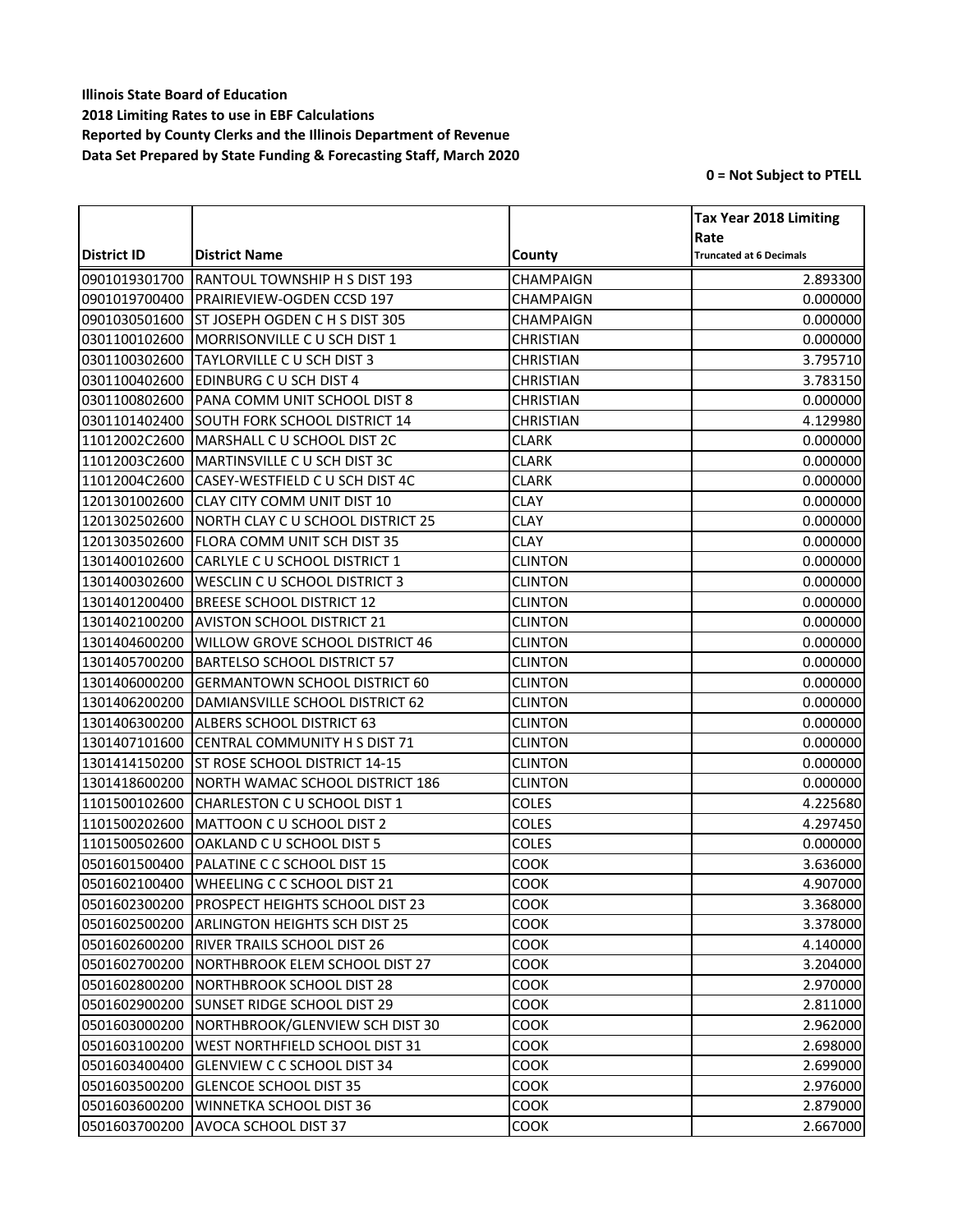|               |                                       |        | <b>Tax Year 2018 Limiting</b>  |
|---------------|---------------------------------------|--------|--------------------------------|
|               |                                       |        | Rate                           |
| District ID   | <b>District Name</b>                  | County | <b>Truncated at 6 Decimals</b> |
| 0501603800200 | KENILWORTH SCHOOL DIST 38             | COOK   | 3.425000                       |
| 0501603900200 | <b>WILMETTE SCHOOL DIST 39</b>        | COOK   | 2.994000                       |
| 0501605400400 | SCHAUMBURG C C SCHOOL DIST 54         | COOK   | 4.030000                       |
| 0501605700200 | MOUNT PROSPECT SCHOOL DIST 57         | COOK   | 3.759000                       |
| 0501605900400 | COMM CONS SCH DIST 59                 | COOK   | 3.039000                       |
| 0501606200400 | <b>DES PLAINES C C SCH DIST 62</b>    | COOK   | 4.121000                       |
| 0501606300200 | <b>EAST MAINE SCHOOL DIST 63</b>      | COOK   | 3.347000                       |
| 0501606400400 | PARK RIDGE C C SCHOOL DIST 64         | COOK   | 4.114000                       |
| 0501606500400 | <b>EVANSTON C C SCHOOL DIST 65</b>    | COOK   | 3.675000                       |
| 0501606700200 | <b>GOLF ELEM SCHOOL DIST 67</b>       | COOK   | 2.706000                       |
| 0501606800200 | <b>SKOKIE SCHOOL DIST 68</b>          | COOK   | 2.727000                       |
| 0501606900200 | <b>ISKOKIE SCHOOL DIST 69</b>         | COOK   | 5.200000                       |
| 0501607000200 | MORTON GROVE SCHOOL DIST 70           | COOK   | 3.840000                       |
| 0501607100200 | NILES ELEM SCHOOL DIST 71             | COOK   | 2.016000                       |
| 0501607200200 | <b>SKOKIE FAIRVIEW SCHOOL DIST 72</b> | COOK   | 2.392000                       |
| 0501607300200 | <b>EAST PRAIRIE SCHOOL DIST 73</b>    | COOK   | 3.561000                       |
| 0501607350200 | <b>SKOKIE SCHOOL DIST 73-5</b>        | COOK   | 5.386000                       |
| 0501607400200 | LINCOLNWOOD SCHOOL DIST 74            | COOK   | 3.224000                       |
| 0501620201700 | <b>EVANSTON TWP H S DIST 202</b>      | COOK   | 2.370000                       |
| 0501620301700 | NEW TRIER TWP H S DIST 203            | COOK   | 1.935000                       |
| 0501620701700 | MAINE TOWNSHIP H S DIST 207           | COOK   | 2.625000                       |
| 0501621101700 | TOWNSHIP H S DIST 211                 | COOK   | 3.044000                       |
| 0501621401700 | TOWNSHIP HIGH SCHOOL DIST 214         | COOK   | 2.627000                       |
| 0501621901700 | NILES TWP COMM HIGH SCH DIST 219      | COOK   | 3.344000                       |
| 0501622501700 | NORTHFIELD TWP HIGH SCH DIST 225      | COOK   | 2.040000                       |
| 0601607800200 | <b>ROSEMONT ELEM SCHOOL DIST 78</b>   | COOK   | 1.612000                       |
| 0601607900200 | PENNOYER SCHOOL DIST 79               | COOK   | 2.459000                       |
| 0601608000200 | NORRIDGE SCHOOL DIST 80               | COOK   | 2.313000                       |
| 0601608100200 | <b>SCHILLER PARK SCHOOL DIST 81</b>   | COOK   | 3.985000                       |
| 0601608300200 | MANNHEIM SCHOOL DIST 83               | COOK   | 5.299000                       |
| 0601608400200 | <b>FRANKLIN PARK SCHOOL DIST 84</b>   | COOK   | 5.523000                       |
| 0601608450200 | RHODES SCHOOL DIST 84-5               | COOK   | 4.638000                       |
| 0601608550200 | <b>IRIVER GROVE SCHOOL DIST 85-5</b>  | COOK   | 3.297000                       |
| 0601608600200 | UNION RIDGE SCHOOL DIST 86            | COOK   | 2.969000                       |
| 0601608700200 | <b>BERKELEY SCHOOL DIST 87</b>        | COOK   | 4.271000                       |
| 0601608800200 | BELLWOOD SCHOOL DIST 88               | COOK   | 3.982000                       |
| 0601608900200 | MAYWOOD-MELROSE PARK-BROADVIEW-89     | COOK   | 2.898000                       |
| 0601609000200 | <b>RIVER FOREST SCHOOL DIST 90</b>    | COOK   | 3.825000                       |
| 0601609100200 | <b>FOREST PARK SCHOOL DIST 91</b>     | COOK   | 4.496000                       |
| 0601609200200 | LINDOP SCHOOL DISTRICT 92             | COOK   | 6.064000                       |
| 0601609250200 | <b>WESTCHESTER SCHOOL DIST 92-5</b>   | COOK   | 3.094000                       |
| 0601609300200 | HILLSIDE SCHOOL DIST 93               | COOK   | 2.364000                       |
| 0601609400200 | KOMAREK SCHOOL DIST 94                | COOK   | 3.061000                       |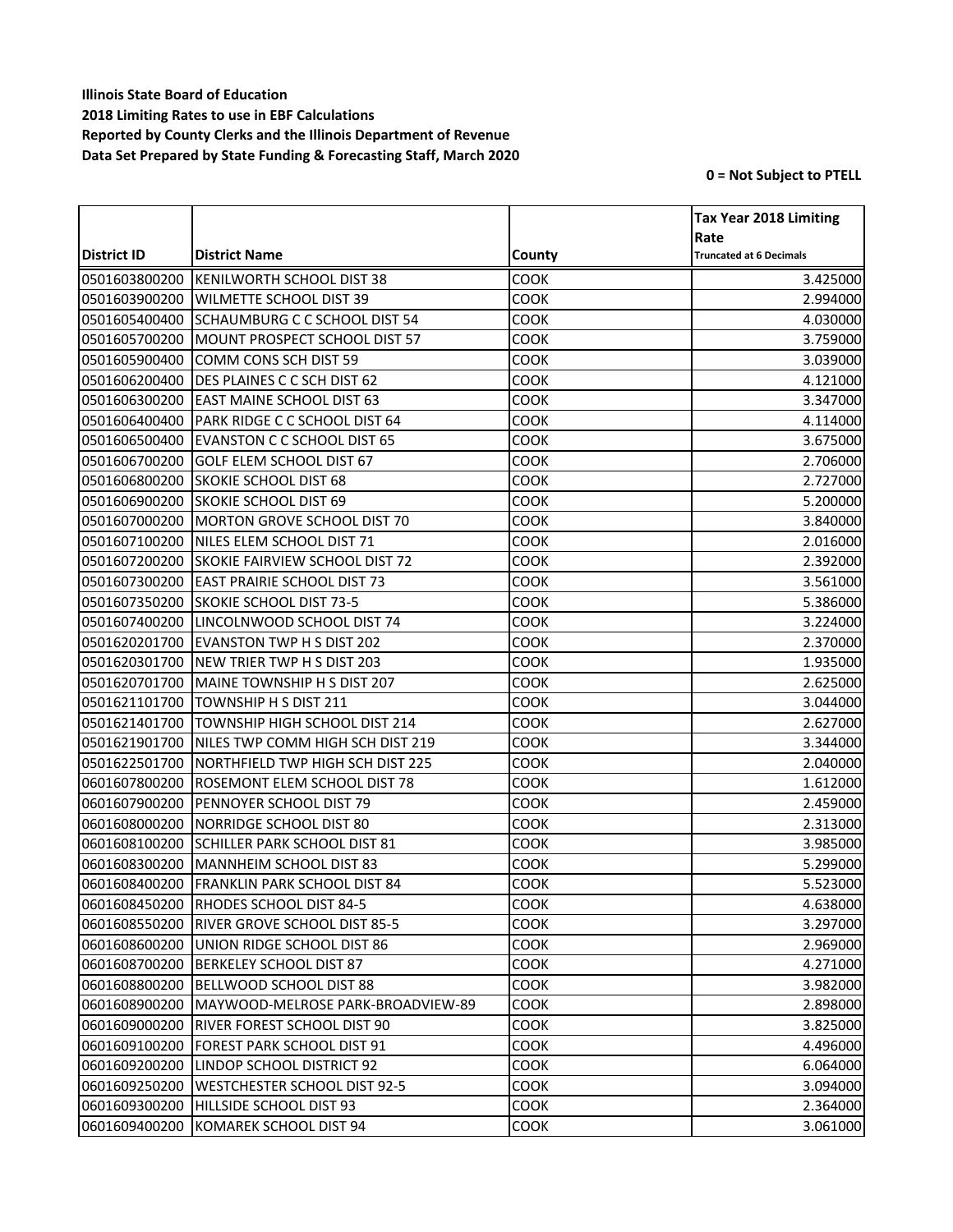|               |                                           |             | <b>Tax Year 2018 Limiting</b>  |
|---------------|-------------------------------------------|-------------|--------------------------------|
|               |                                           |             | Rate                           |
| District ID   | <b>District Name</b>                      | County      | <b>Truncated at 6 Decimals</b> |
| 0601609500200 | <b>BROOKFIELD SCHOOL DIST 95</b>          | COOK        | 4.148000                       |
| 0601609600200 | <b>RIVERSIDE SCHOOL DIST 96</b>           | COOK        | 4.933000                       |
| 0601609700200 | OAK PARK ELEM SCHOOL DIST 97              | COOK        | 4.568000                       |
| 0601609800200 | <b>BERWYN NORTH SCHOOL DIST 98</b>        | COOK        | 3.540000                       |
| 0601609900200 | <b>CICERO SCHOOL DISTRICT 99</b>          | COOK        | 3.325000                       |
| 0601610000200 | BERWYN SOUTH SCHOOL DISTRICT 100          | COOK        | 4.478000                       |
| 0601610100200 | <b>WESTERN SPRINGS SCHOOL DIST 101</b>    | COOK        | 2.839000                       |
| 0601610200200 | LA GRANGE SCHOOL DIST 102                 | COOK        | 3.648000                       |
| 0601610300200 | LYONS SCHOOL DIST 103                     | COOK        | 5.157000                       |
| 0601610500200 | LA GRANGE SCHOOL DIST 105 (SOUTH)         | COOK        | 3.575000                       |
| 0601610600200 | LAGRANGE HIGHLANDS SCH DIST 106           | COOK        | 3.016000                       |
| 0601610700200 | PLEASANTDALE SCHOOL DIST 107              | COOK        | 2.061000                       |
| 0601620001300 | OAK PARK & RIVER FOREST DIST 200          | COOK        | 2.879000                       |
| 0601620101700 | <b>JS MORTON H S DISTRICT 201</b>         | COOK        | 2.355000                       |
| 0601620401700 | LYONS TWP H S DIST 204                    | COOK        | 2.048000                       |
| 0601620801700 | <b>RIVERSIDE BROOKFIELD TWP DIST 208</b>  | COOK        | 2.406000                       |
| 0601620901700 | <b>PROVISO TWP H S DIST 209</b>           | COOK        | 2.552000                       |
| 0601621201600 | LEYDEN COMM H S DIST 212                  | COOK        | 2.913000                       |
| 0601623401600 | RIDGEWOOD COMM H S DIST 234               | COOK        | 2.344000                       |
| 0601640102600 | ELMWOOD PARK C U SCH DIST 401             | COOK        | 5.234000                       |
| 0701610400200 | <b>SUMMIT SCHOOL DIST 104</b>             | COOK        | 5.269000                       |
| 0701610800200 | <b>WILLOW SPRINGS SCHOOL DIST 108</b>     | COOK        | 5.159000                       |
| 0701610900200 | <b>INDIAN SPRINGS SCHOOL DIST 109</b>     | COOK        | 3.652000                       |
| 0701611000200 | <b>CENTRAL STICKNEY SCH DIST 110</b>      | COOK        | 2.211000                       |
| 0701611100200 | <b>BURBANK SCHOOL DISTRICT 111</b>        | COOK        | 4.223000                       |
| 07016113A0200 | LEMONT-BROMBEREK CSD 113A                 | COOK        | 1.792000                       |
| 0701611700200 | NORTH PALOS SCHOOL DIST 117               | COOK        | 5.044000                       |
| 0701611800400 | PALOS COMM CONS SCHOOL DIST 118           | COOK        | 2.656000                       |
| 0701612200200 | RIDGELAND SCHOOL DISTRICT 122             | COOK        | 3.356000                       |
| 0701612300200 | OAK LAWN-HOMETOWN SCH DIST 123            | COOK        | 4.392000                       |
| 0701612400200 | EVERGREEN PK ELEM SCH DIST 124            | COOK        | 5.125000                       |
|               | 0701612500200 ATWOOD HEIGHTS DISTRICT 125 | COOK        | 4.266000                       |
| 0701612600200 | IALSIP-HAZLGRN-OAKLWN S DIST 126          | COOK        | 4.658000                       |
| 0701612700200 | <b>WORTH SCHOOL DISTRICT 127</b>          | COOK        | 5.837000                       |
| 0701612750200 | CHICAGO RIDGE SCHOOL DIST 127-5           | COOK        | 4.253000                       |
| 0701612800200 | PALOS HEIGHTS SCHOOL DIST 128             | COOK        | 2.645000                       |
| 0701613000200 | ICOOK COUNTY SCHOOL DIST 130              | COOK        | 4.964000                       |
| 0701613200200 | CALUMET PUBLIC SCHOOLS DIST 132           | COOK        | 5.430000                       |
| 0701613300200 | <b>GEN GEO PATTON SCHOOL DIST 133</b>     | COOK        | 7.695000                       |
| 0701613500200 | ORLAND SCHOOL DISTRICT 135                | COOK        | 3.155000                       |
| 0701614000200 | KIRBY SCHOOL DIST 140                     | COOK        | 4.736000                       |
| 0701614200200 | <b>FOREST RIDGE SCHOOL DIST 142</b>       | <b>COOK</b> | 3.215000                       |
| 0701614300200 | MIDLOTHIAN SCHOOL DIST 143                | <b>COOK</b> | 3.516000                       |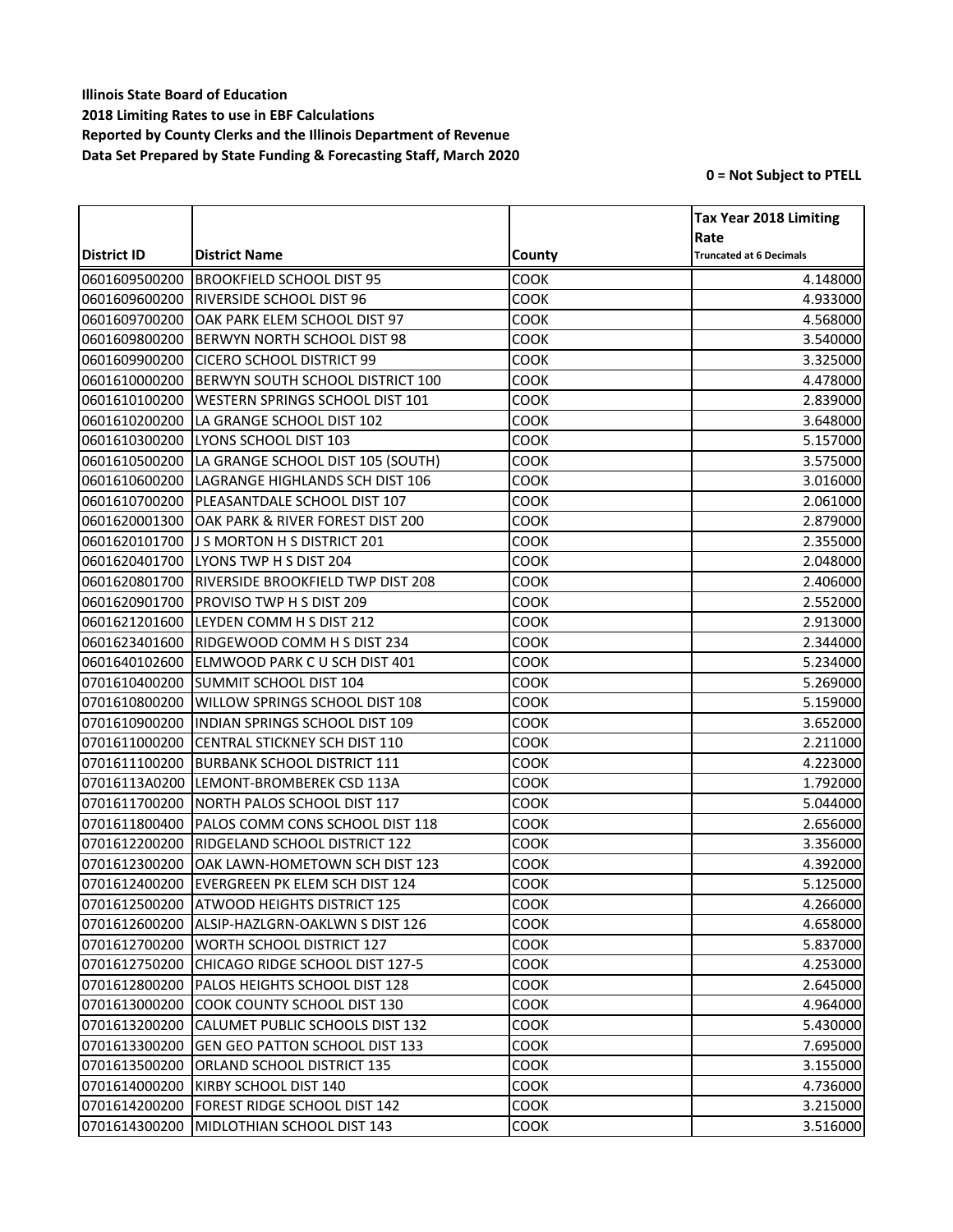|               |                                           |             | <b>Tax Year 2018 Limiting</b>          |
|---------------|-------------------------------------------|-------------|----------------------------------------|
| District ID   | <b>District Name</b>                      | County      | Rate<br><b>Truncated at 6 Decimals</b> |
| 0701614350200 | POSEN-ROBBINS EL SCH DIST 143-5           | COOK        | 2.676000                               |
| 0701614400200 | PRAIRIE-HILLS ELEM SCH DIST 144           | COOK        | 4.643000                               |
| 0701614500200 | <b>ARBOR PARK SCHOOL DISTRICT 145</b>     | COOK        | 4.021000                               |
| 0701614600400 | <b>TINLEY PARK COMM SCH DIST 146</b>      | COOK        | 5.255000                               |
| 0701614700200 | W HARVEY-DIXMOOR PUB SCH DIST147          | COOK        | 5.084000                               |
| 0701614800200 | <b>DOLTON SCHOOL DISTRICT 148</b>         | COOK        | 7.487000                               |
| 0701614900200 | DOLTON SCHOOL DISTRICT 149                | COOK        | 5.908000                               |
| 0701615000200 | SOUTH HOLLAND SCHOOL DIST 150             | COOK        | 4.348000                               |
| 0701615100200 | <b>SOUTH HOLLAND SCHOOL DIST 151</b>      | COOK        | 6.029000                               |
| 0701615200200 | HARVEY SCHOOL DISTRICT 152                | COOK        | 3.837000                               |
| 0701615250200 | HAZEL CREST SCHOOL DIST 152-5             | COOK        | 6.491000                               |
| 0701615300200 | <b>HOMEWOOD SCHOOL DISTRICT 153</b>       | COOK        | 4.824000                               |
| 0701615400200 | THORNTON SCHOOL DISTRICT 154              | COOK        | 4.456000                               |
| 0701615450200 | <b>BURNHAM SCHOOL DISTRICT 154-5</b>      | COOK        | 4.282000                               |
| 0701615500200 | CALUMET CITY SCHOOL DISTRICT 155          | COOK        | 5.180000                               |
| 0701615600200 | LINCOLN ELEM SCHOOL DIST 156              | COOK        | 5.331000                               |
| 0701615700200 | <b>HOOVER-SCHRUM MEMORIAL SD 157</b>      | COOK        | 6.424000                               |
| 0701615800200 | LANSING SCHOOL DISTRICT 158               | COOK        | 6.506000                               |
| 0701615900200 | <b>ELEM SCHOOL DISTRICT 159</b>           | COOK        | 6.716000                               |
| 0701616000200 | COUNTRY CLUB HILLS SCH DIST 160           | COOK        | 5.502000                               |
| 0701616100200 | <b>FLOSSMOOR SCHOOL DISTRICT 161</b>      | COOK        | 5.738000                               |
| 0701616200200 | MATTESON ELEM SCHOOL DIST 162             | COOK        | 6.210000                               |
| 0701616300200 | <b>PARK FOREST SCHOOL DIST 163</b>        | COOK        | 10.547000                              |
| 0701616700200 | BROOKWOOD SCHOOL DIST 167                 | COOK        | 5.232000                               |
| 0701616800400 | COMM CONS SCHOOL DIST 168                 | COOK        | 5.879000                               |
| 0701616900200 | <b>FORD HEIGHTS SCHOOL DISTRICT 169</b>   | COOK        | 12.424000                              |
| 0701617000200 | CHICAGO HEIGHTS SCHOOL DIST 170           | COOK        | 5.036000                               |
| 0701617100200 | <b>SUNNYBROOK SCHOOL DISTRICT 171</b>     | COOK        | 5.019000                               |
| 0701617200200 | <b>SANDRIDGE SCHOOL DISTRICT 172</b>      | COOK        | 3.955000                               |
| 0701619400200 | <b>STEGER SCHOOL DISTRICT 194</b>         | COOK        | 4.288000                               |
| 0701620501700 | <b>THORNTON TWP H S DIST 205</b>          | COOK        | 5.570000                               |
|               | 0701620601700 BLOOM TWP HIGH SCH DIST 206 | COOK        | 3.150000                               |
| 0701621001700 | LEMONT TWP H S DIST 210                   | соок        | 1.681000                               |
| 0701621501700 | <b>THORNTON FRACTIONAL T H S D 215</b>    | COOK        | 4.819000                               |
| 0701621701600 | ARGO COMM H S DIST 217                    | COOK        | 3.499000                               |
| 0701621801600 | COMMUNITY HIGH SCHOOL DIST 218            | COOK        | 3.417000                               |
| 0701622001700 | <b>REAVIS TWP H S DIST 220</b>            | COOK        | 2.740000                               |
| 0701622701700 | <b>RICH TWP H S DISTRICT 227</b>          | COOK        | 5.532000                               |
| 0701622801600 | <b>BREMEN COMM H S DISTRICT 228</b>       | COOK        | 4.000000                               |
| 0701622901600 | OAK LAWN COMM H S DIST 229                | COOK        | 2.476000                               |
| 0701623001300 | <b>CONS HIGH SCHOOL DISTRICT 230</b>      | <b>COOK</b> | 2.361000                               |
| 0701623101600 | EVERGREEN PARK COMM HI SCH D 231          | COOK        | 3.970000                               |
| 0701623301600 | HOMEWOOD FLOSSMOOR C H S D 233            | <b>COOK</b> | 5.239000                               |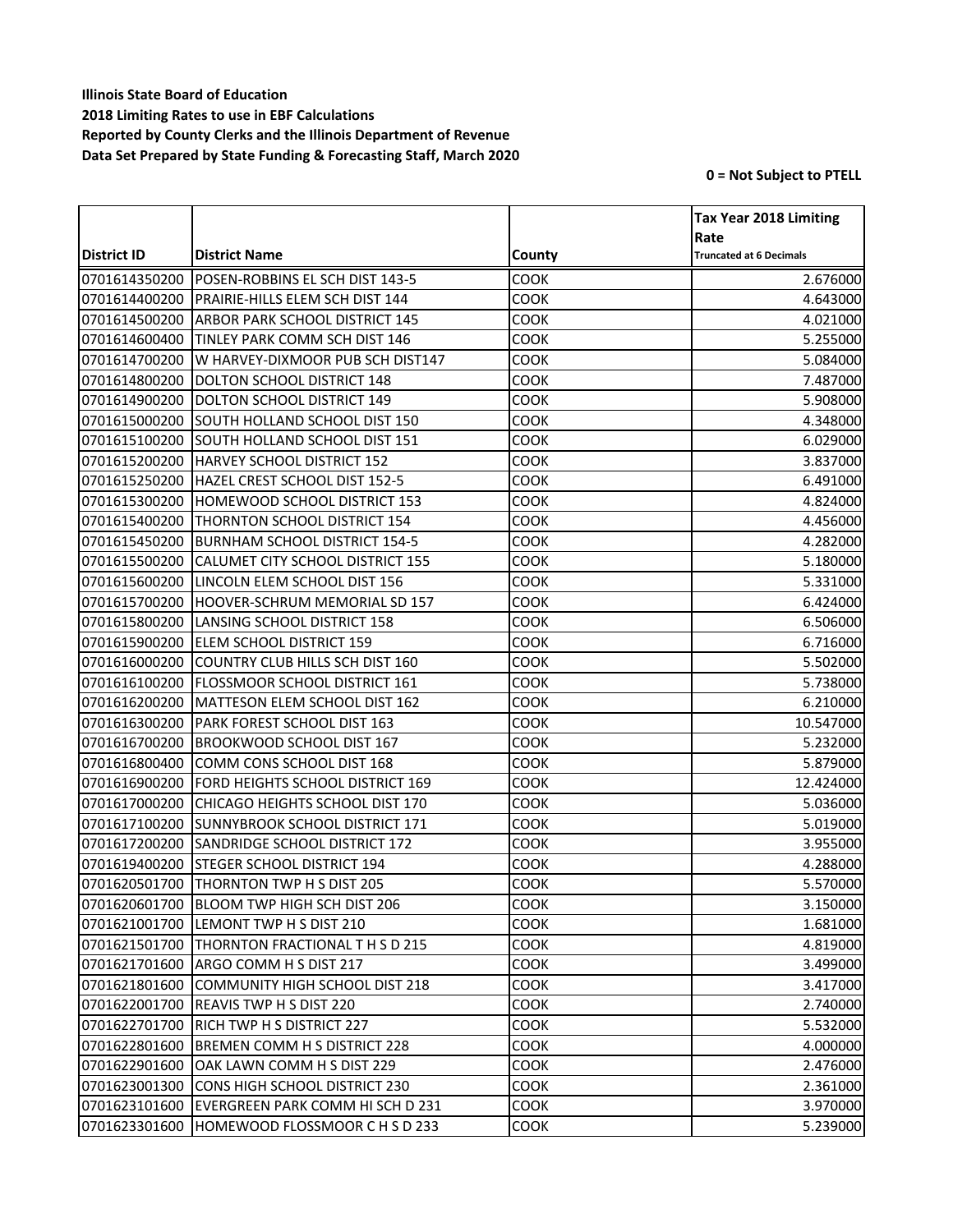|               |                                             |                 | <b>Tax Year 2018 Limiting</b>          |
|---------------|---------------------------------------------|-----------------|----------------------------------------|
| District ID   | <b>District Name</b>                        | County          | Rate<br><b>Truncated at 6 Decimals</b> |
| 1501629902500 | CITY OF CHICAGO SCHOOL DIST 299             | COOK            | 2.938000                               |
| 1201700102600 | HUTSONVILLE C U SCHOOL DIST 1               | CRAWFORD        | 0.000000                               |
| 1201700202600 | ROBINSON C U SCHOOL DIST 2                  | <b>CRAWFORD</b> | 0.000000                               |
| 1201700302600 | PALESTINE C U SCHOOL DIST 3                 | CRAWFORD        | 0.000000                               |
| 1201700402600 | OBLONG C U SCHOOL DIST 4                    | CRAWFORD        | 0.000000                               |
| 1101800302600 | NEOGA COMM UNIT SCHOOL DIST 3               | CUMBERLAND      | 3.229820                               |
| 1101807702600 | <b>CUMBERLAND C U SCHOOL DIST 77</b>        | CUMBERLAND      | 0.000000                               |
| 1601942402600 | <b>GENOA KINGSTON C U S DIST 424</b>        | DEKALB          | 4.642300                               |
| 1601942502600 | <b>INDIAN CREEK COMM UNIT DIST 425</b>      | <b>DEKALB</b>   | 5.053340                               |
| 1601942602600 | HIAWATHA C U SCHOOL DIST 426                | <b>DEKALB</b>   | 0.000000                               |
| 1601942702600 | SYCAMORE C U SCHOOL DIST 427                | <b>DEKALB</b>   | 5.168330                               |
| 1601942802600 | DEKALB COMM UNIT SCH DIST 428               | <b>DEKALB</b>   | 6.871420                               |
| 1601942902600 | HINCKLEY BIG ROCK C U S D 429               | <b>DEKALB</b>   | 4.872920                               |
| 1601943002600 | SANDWICH C U SCHOOL DIST 430                | <b>DEKALB</b>   | 4.840040                               |
| 1601943202600 | SOMONAUK C U SCHOOL DIST 432                | DEKALB          | 0.000000                               |
| 1702001502600 | CLINTON C U SCHOOL DIST 15                  | <b>DEWITT</b>   | 0.000000                               |
| 1702001802600 | BLUE RIDGE COMM UNIT SCH DIST 18            | <b>DEWITT</b>   | 0.000000                               |
| 1102130102600 | <b>TUSCOLA C U SCHOOL DIST 301</b>          | <b>DOUGLAS</b>  | 0.000000                               |
| 1102130202600 | VILLA GROVE C U SCH DIST 302                | <b>DOUGLAS</b>  | 0.000000                               |
| 1102130602600 | ARCOLA C U SCHOOL DISTRICT 306              | <b>DOUGLAS</b>  | 0.000000                               |
| 1902200200200 | <b>BENSENVILLE SCHOOL DISTRICT 2</b>        | <b>DUPAGE</b>   | 3.991700                               |
| 1902200400200 | <b>ADDISON SCHOOL DIST 4</b>                | <b>DUPAGE</b>   | 2.369300                               |
| 1902200700200 | WOOD DALE SCHOOL DISTRICT 7                 | <b>DUPAGE</b>   | 2.237500                               |
| 1902201000200 | ITASCA SCHOOL DIST 10                       | <b>DUPAGE</b>   | 2.115300                               |
| 1902201100200 | <b>MEDINAH SCHOOL DISTRICT 11</b>           | <b>DUPAGE</b>   | 2.527900                               |
| 1902201200200 | <b>ROSELLE SCHOOL DISTRICT 12</b>           | <b>DUPAGE</b>   | 3.222100                               |
| 1902201300200 | BLOOMINGDALE SCHOOL DISTRICT 13             | <b>DUPAGE</b>   | 2.848500                               |
| 1902201500200 | <b>MARQUARDT SCHOOL DISTRICT 15</b>         | <b>DUPAGE</b>   | 5.485300                               |
| 1902201600200 | QUEEN BEE SCHOOL DISTRICT 16                | <b>DUPAGE</b>   | 5.136300                               |
| 1902202000200 | KEENEYVILLE SCHOOL DISTRICT 20              | <b>DUPAGE</b>   | 3.565300                               |
| 1902202500200 | <b>IBENJAMIN SCHOOL DISTRICT 25</b>         | <b>DUPAGE</b>   | 4.289600                               |
|               | 1902203300200   WEST CHICAGO SCHOOL DIST 33 | <b>DUPAGE</b>   | 4.516100                               |
| 1902203400200 | WINFIELD SCHOOL DISTRICT 34                 | <b>DUPAGE</b>   | 3.035100                               |
| 1902204100200 | <b>GLEN ELLYN SCHOOL DISTRICT 41</b>        | <b>DUPAGE</b>   | 3.231400                               |
| 1902204400200 | LOMBARD SCHOOL DISTRICT 44                  | <b>DUPAGE</b>   | 3.806700                               |
| 1902204500200 | VILLA PARK SCHOOL DIST 45                   | <b>DUPAGE</b>   | 3.253600                               |
| 1902204800200 | <b>SALT CREEK SCHOOL DIST 48</b>            | <b>DUPAGE</b>   | 1.344500                               |
|               | 1902205300200 BUTLER SCHOOL DISTRICT 53     | <b>DUPAGE</b>   | 1.125500                               |
| 1902205800200 | DOWNERS GROVE GRADE SCH DIST 58             | <b>DUPAGE</b>   | 1.968700                               |
| 1902206000200 | MAERCKER SCHOOL DISTRICT 60                 | <b>DUPAGE</b>   | 2.682300                               |
| 1902206100200 | DARIEN SCHOOL DIST 61                       | <b>DUPAGE</b>   | 2.938400                               |
| 1902206200200 | <b>GOWER SCHOOL DIST 62</b>                 | <b>DUPAGE</b>   | 1.624100                               |
| 1902206300200 | CASS SCHOOL DIST 63                         | <b>DUPAGE</b>   | 2.653600                               |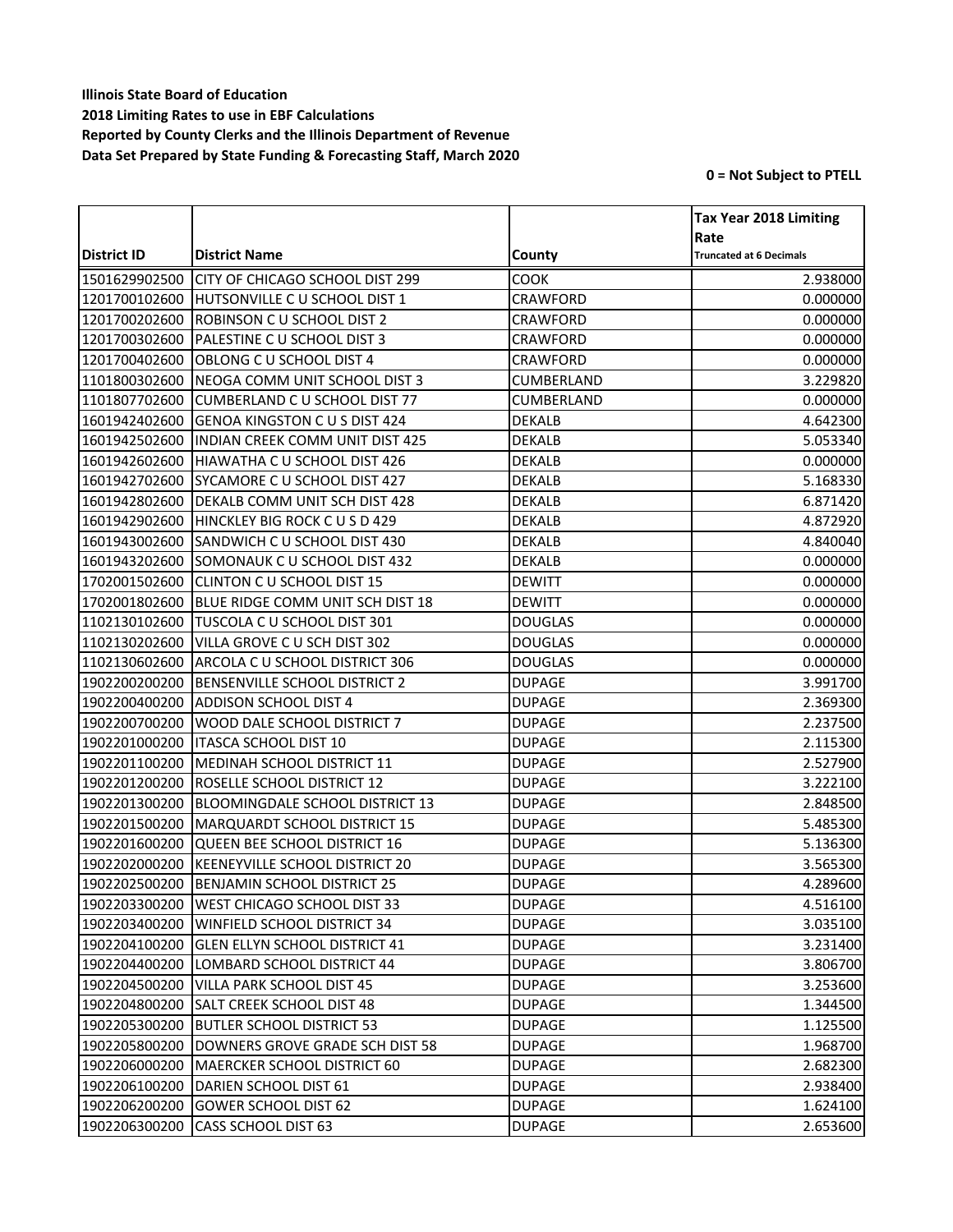|               |                                           |                  | <b>Tax Year 2018 Limiting</b>          |
|---------------|-------------------------------------------|------------------|----------------------------------------|
| District ID   | <b>District Name</b>                      | County           | Rate<br><b>Truncated at 6 Decimals</b> |
| 1902206600200 | <b>CENTER CASS SCHOOL DIST 66</b>         | <b>DUPAGE</b>    | 2.211000                               |
| 1902206800200 | <b>WOODRIDGE SCHOOL DIST 68</b>           | <b>DUPAGE</b>    | 4.484800                               |
| 1902208601700 | HINSDALE TWP H S DIST 86                  | <b>DUPAGE</b>    | 1.418400                               |
| 1902208701700 | <b>GLENBARD TWP H S DIST 87</b>           | <b>DUPAGE</b>    | 2.210700                               |
| 1902208801600 | DU PAGE HIGH SCHOOL DIST 88               | <b>DUPAGE</b>    | 1.821400                               |
| 1902208900400 | GLEN ELLYN C C SCHOOL DIST 89             | <b>DUPAGE</b>    | 3.384900                               |
| 1902209300400 | COMMUNITY CONSOLIDATED S D 93             | <b>DUPAGE</b>    | 4.427500                               |
| 1902209401600 | <b>COMMUNITY HIGH SCH DISTRICT 94</b>     | <b>DUPAGE</b>    | 2.079500                               |
| 1902209901600 | <b>COMMUNITY HIGH SCHOOL DIST 99</b>      | <b>DUPAGE</b>    | 1.706300                               |
| 1902210001600 | <b>FENTON COMM H S DIST 100</b>           | <b>DUPAGE</b>    | 1.998500                               |
| 1902210801600 | LAKE PARK COMM H S DIST 108               | <b>DUPAGE</b>    | 2.011700                               |
| 1902218000400 | <b>COMMUNITY CONS SCH DIST 180</b>        | <b>DUPAGE</b>    | 2.611800                               |
| 1902218100400 | HINSDALE C C SCHOOL DIST 181              | <b>DUPAGE</b>    | 2.274800                               |
| 1902220002600 | COMMUNITY UNIT SCHOOL DIST 200            | <b>DUPAGE</b>    | 4.244100                               |
| 1902220102600 | WESTMONT CU SCHOOL DIST 201               | <b>DUPAGE</b>    | 4.386100                               |
| 1902220202600 | LISLE C U SCH DIST 202                    | <b>DUPAGE</b>    | 4.751000                               |
| 1902220302600 | NAPERVILLE C U DIST 203                   | <b>DUPAGE</b>    | 4.966400                               |
| 1902220402600 | <b>INDIAN PRAIRIE C U SCH DIST 204</b>    | <b>DUPAGE</b>    | 4.962200                               |
| 1902220502600 | <b>ELMHURST SCHOOL DIST 205</b>           | <b>DUPAGE</b>    | 4.027000                               |
| 1102300102600 | SHILOH COMM UNIT SCH DIST 1               | <b>EDGAR</b>     | 0.000000                               |
| 1102300302600 | KANSAS COMM UNIT SCHOOL DIST 3            | <b>EDGAR</b>     | 0.000000                               |
| 1102300402600 | PARIS COMM UNIT SCHOOL DIST 4             | <b>EDGAR</b>     | 0.000000                               |
| 1102300602600 | <b>EDGAR COUNTY C U DIST 6</b>            | <b>EDGAR</b>     | 0.000000                               |
| 1102309502500 | PARIS-UNION SCHOOL DIST 95                | <b>EDGAR</b>     | 0.000000                               |
| 2002400102600 | <b>EDWARDS COUNTY C U SCH DIST 1</b>      | <b>EDWARDS</b>   | 0.000000                               |
| 0302501002600 | ALTAMONT COMM UNIT SCH DIST 10            | EFFINGHAM        | 0.000000                               |
| 0302502002600 | BEECHER CITY C U SCHOOL DIST 20           | EFFINGHAM        | 0.000000                               |
| 0302503002600 | DIETERICH COMM UNIT SCH DIST 30           | <b>EFFINGHAM</b> | 0.000000                               |
| 0302504002600 | EFFINGHAM COMM UNIT SCH DIST 40           | <b>EFFINGHAM</b> | 0.000000                               |
| 0302505002600 | TEUTOPOLIS C U SCHOOL DIST 50             | <b>EFFINGHAM</b> | 0.000000                               |
| 0302620102600 | BROWNSTOWN C U SCH DIST 201               | <b>FAYETTE</b>   | 0.000000                               |
|               | 0302620202600 ST ELMO C U SCHOOL DIST 202 | FAYETTE          | 0.000000                               |
| 0302620302600 | VANDALIA C U SCH DIST 203                 | <b>FAYETTE</b>   | 0.000000                               |
| 0302620402600 | RAMSEY COMM UNIT SCH DIST 204             | <b>FAYETTE</b>   | 0.000000                               |
| 0902700502600 | <b>GIBSON CITY-MELVIN-SIBLEY CUSD 5</b>   | <b>FORD</b>      | 0.000000                               |
| 0902701002600 | PAXTON-BUCKLEY-LODA CU DIST 10            | <b>FORD</b>      | 0.000000                               |
| 2102804700400 | BENTON COMM CONS SCH DIST 47              | <b>FRANKLIN</b>  | 2.377000                               |
| 2102809100400 | AKIN COMM CONS SCHOOL DIST 91             | FRANKLIN         | 2.646000                               |
| 2102809902600 | <b>CHRISTOPHER UNIT 99</b>                | <b>FRANKLIN</b>  | 3.343400                               |
| 2102810301300 | BENTON CONS HIGH SCHOOL DIST 103          | <b>FRANKLIN</b>  | 2.085900                               |
| 2102811500400 | EWING NORTHERN C C DISTRICT 115           | <b>FRANKLIN</b>  | 3.021300                               |
| 2102816802600 | <b>FRANKFORT COMM UNIT SCH DIST 168</b>   | <b>FRANKLIN</b>  | 2.606200                               |
| 2102817402600 | THOMPSONVILLE CUSD 174                    | <b>FRANKLIN</b>  | 0.000000                               |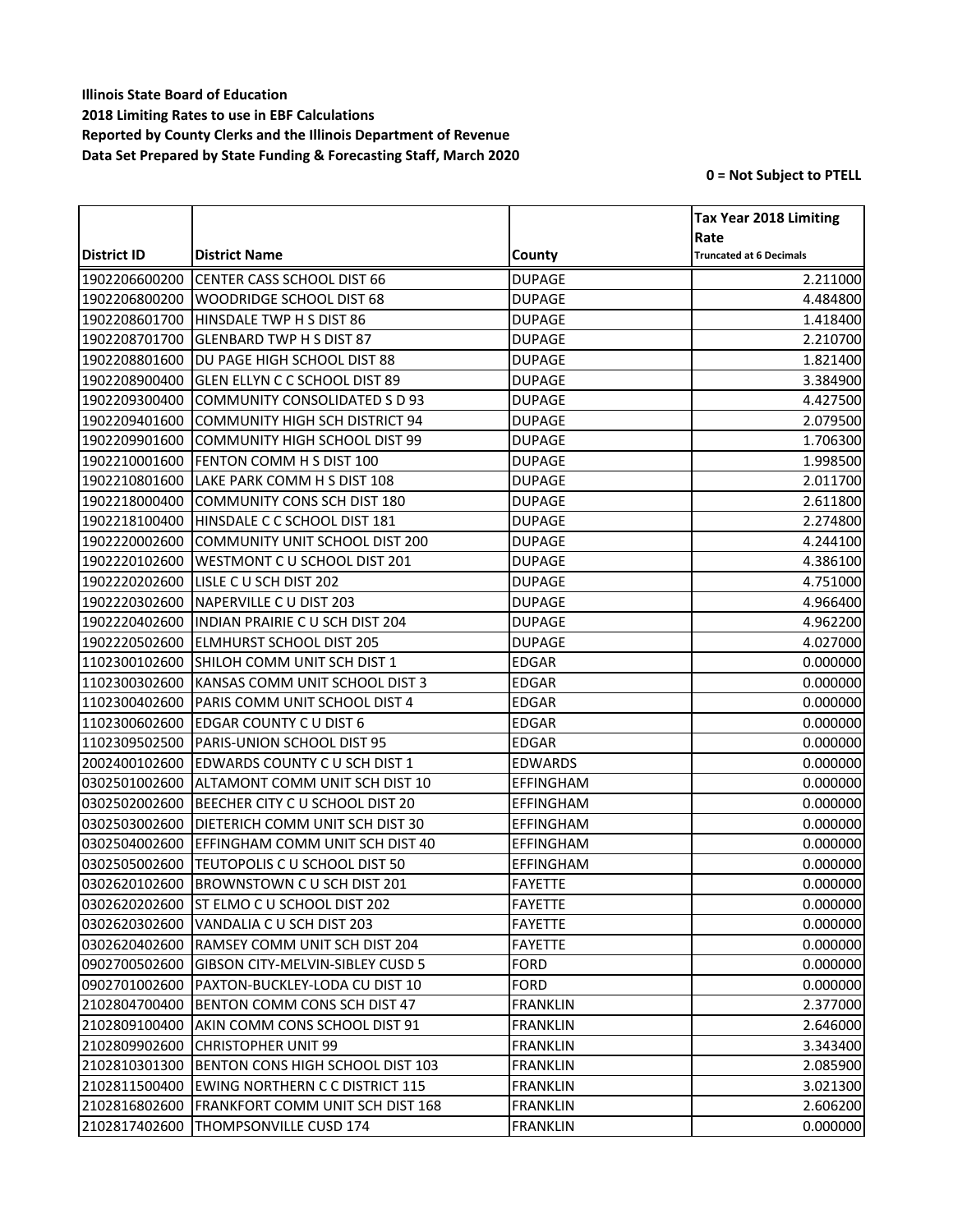|               |                                             |                  | <b>Tax Year 2018 Limiting</b>  |
|---------------|---------------------------------------------|------------------|--------------------------------|
|               |                                             |                  | Rate                           |
| District ID   | <b>District Name</b>                        | County           | <b>Truncated at 6 Decimals</b> |
| 2102818802600 | ZEIGLER-ROYALTON C U S DIST 188             | <b>FRANKLIN</b>  | 3.160600                       |
| 2102819602600 | <b>ISESSER-VALIER COMM UNIT S D 196</b>     | <b>FRANKLIN</b>  | 3.672800                       |
| 2602900102600 | <b>ASTORIA COMM UNIT SCH DIST 1</b>         | <b>FULTON</b>    | 0.000000                       |
| 2602900202600 | VIT COMM UNIT SCH DISTRICT 2                | <b>FULTON</b>    | 0.000000                       |
| 2602900302600 | COMM UNIT SCH DIST 3 FULTON CTY             | <b>FULTON</b>    | 0.000000                       |
| 2602900402600 | SPOON RIVER VALLEY C U S DIST 4             | <b>FULTON</b>    | 0.000000                       |
| 2602906602500 | CANTON UNION SCHOOL DIST 66                 | <b>FULTON</b>    | 0.000000                       |
| 2602909702600 | LEWISTOWN SCHOOL DIST 97                    | <b>FULTON</b>    | 0.000000                       |
| 2003000702600 | <b>GALLATIN C U SCHOOL DISTRICT 7</b>       | <b>GALLATIN</b>  | 0.000000                       |
| 4003100102600 | CARROLLTON C U SCHOOL DIST 1                | GREENE           | 3.052430                       |
| 4003100302600 | NORTH GREENE UNIT SCHOOL DIST 3             | <b>GREENE</b>    | 0.000000                       |
| 4003101002600 | <b>GREENFIELD C U SCHOOL DIST 10</b>        | <b>GREENE</b>    | 4.597310                       |
| 2403200102600 | COAL CITY C U SCHOOL DISTRICT 1             | <b>GRUNDY</b>    | 0.000000                       |
| 24032002C0200 | MAZON-VERONA-KINSMAN ESD 2C                 | GRUNDY           | 0.000000                       |
| 24032024C0400 | NETTLE CREEK C C SCH DIST 24C               | <b>GRUNDY</b>    | 0.000000                       |
| 2403205400200 | MORRIS SCHOOL DISTRICT 54                   | <b>GRUNDY</b>    | 0.000000                       |
| 24032060C0400 | SARATOGA COMM CONS S DIST 60C               | <b>GRUNDY</b>    | 0.000000                       |
| 24032072C0400 | <b>GARDNER COMM CONS SCH DIST 72C</b>       | GRUNDY           | 0.000000                       |
| 2403207301700 | <b>GARDNER S WILMINGTON THS DIST 73</b>     | <b>GRUNDY</b>    | 0.000000                       |
| 2403207400300 | SOUTH WILMINGTON CONS SCH DIST 74           | <b>GRUNDY</b>    | 0.000000                       |
| 2403207500200 | <b>BRACEVILLE SCHOOL DIST 75</b>            | GRUNDY           | 0.000000                       |
| 2403210101600 | MORRIS COMM HIGH SCH DIST 101               | <b>GRUNDY</b>    | 0.000000                       |
| 2403211101600 | MINOOKA COMM H S DISTRICT 111               | <b>GRUNDY</b>    | 0.000000                       |
| 2403220100400 | MINOOKA COMM CONS S DIST 201                | <b>GRUNDY</b>    | 0.000000                       |
| 2003301002600 | HAMILTON CO C U SCHOOL DIST 10              | <b>HAMILTON</b>  | 0.000000                       |
| 2603430701600 | ILLINI WEST H S DIST 307                    | <b>HANCOCK</b>   | 0.000000                       |
| 2603431602600 | WARSAW COMM UNIT SCH DISTRICT 316           | HANCOCK          | 0.000000                       |
| 2603431700400 | <b>CARTHAGE ESD 317</b>                     | <b>HANCOCK</b>   | 0.000000                       |
| 2603432502600 | NAUVOO-COLUSA C U S DIST 325                | <b>HANCOCK</b>   | 0.000000                       |
| 2603432700400 | DALLAS ESD 327                              | <b>HANCOCK</b>   | 0.000000                       |
| 2603432802400 | HAMILTON C C SCHOOL DIST 328                | <b>HANCOCK</b>   | 0.000000                       |
|               | 2603433702600 SOUTHEASTERN C U SCH DIST 337 | <b>HANCOCK</b>   | 0.000000                       |
| 2603434700400 | LA HARPE CUSD 347                           | HANCOCK          | 0.000000                       |
| 2003500102600 | HARDIN CO COMM UNIT DIST 1                  | <b>HARDIN</b>    | 0.000000                       |
| 3303623502600 | <b>WEST CENTRAL</b>                         | <b>HENDERSON</b> | 0.000000                       |
| 2803719000200 | COLONA SCHOOL DISTRICT 190                  | <b>HENRY</b>     | 0.000000                       |
| 2803722302600 | ORION COMM UNIT SCHOOL DIST 223             | <b>HENRY</b>     | 0.000000                       |
| 2803722402600 | <b>GALVA COMM UNIT SCH DIST 224</b>         | <b>HENRY</b>     | 0.000000                       |
| 2803722502600 | ALWOOD COMM UNIT SCH DIST 225               | <b>HENRY</b>     | 0.000000                       |
| 2803722602600 | ANNAWAN COMM UNIT SCH DIST 226              | <b>HENRY</b>     | 0.000000                       |
| 2803722702600 | CAMBRIDGE C U SCH DIST 227                  | <b>HENRY</b>     | 0.000000                       |
| 2803722802600 | <b>GENESEO COMM UNIT SCH DIST 228</b>       | <b>HENRY</b>     | 0.000000                       |
| 2803722902600 | KEWANEE COMM UNIT SCH DIST 229              | <b>HENRY</b>     | 0.000000                       |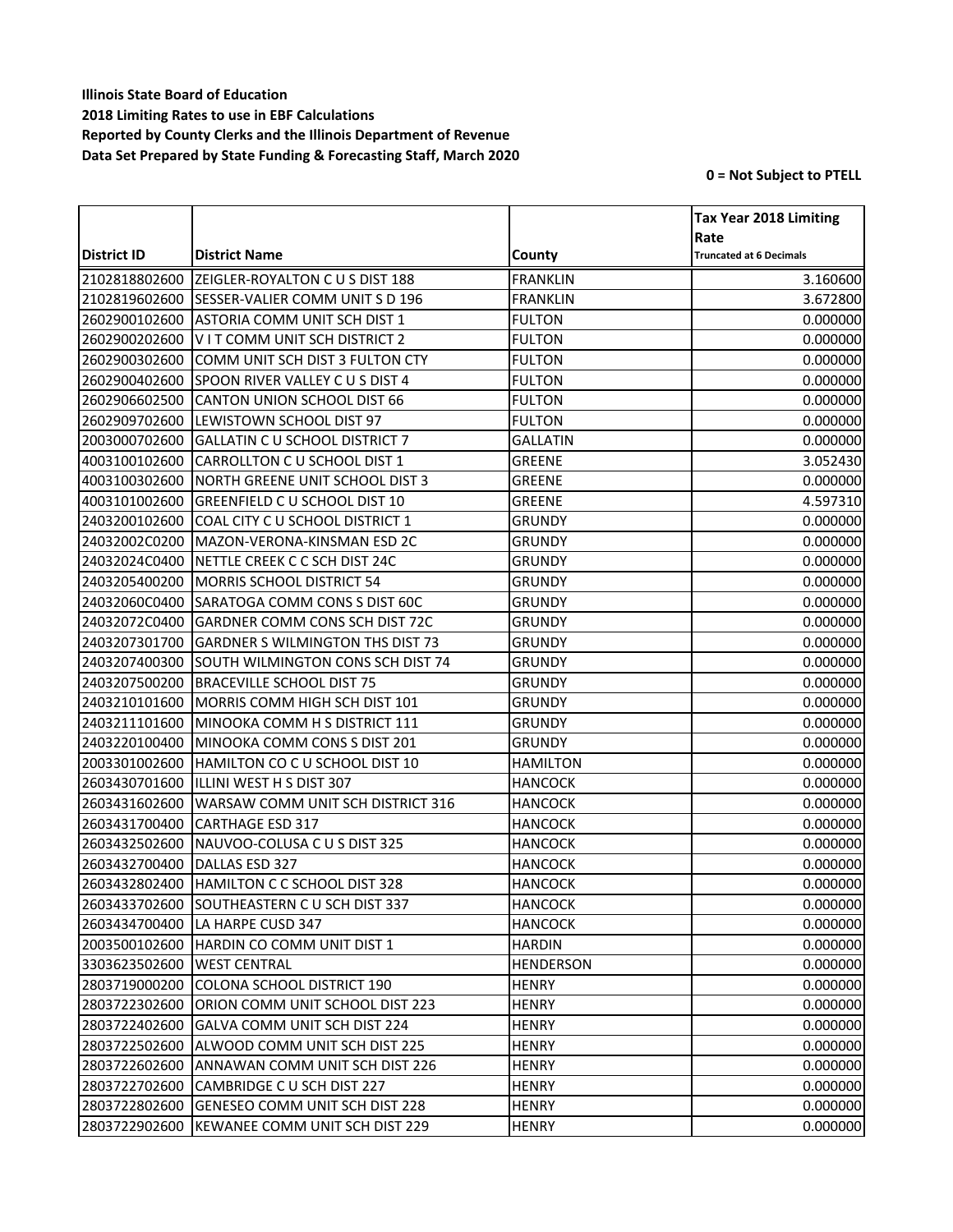|                                |                                                    |                   | <b>Tax Year 2018 Limiting</b>          |
|--------------------------------|----------------------------------------------------|-------------------|----------------------------------------|
| District ID                    | <b>District Name</b>                               | County            | Rate<br><b>Truncated at 6 Decimals</b> |
|                                |                                                    |                   |                                        |
| 2803723002600<br>3203800302600 | WETHERSFIELD C U SCH DIST 230                      | <b>HENRY</b>      | 0.000000                               |
|                                | DONOVAN COMM UNIT SCHOOL DIST 3                    | <b>IROQUOIS</b>   | 0.000000                               |
| 3203800402600                  | CENTRAL COMM UNIT SCHOOL DIST 4                    | <b>IROQUOIS</b>   | 0.000000                               |
| 3203800602600                  | CISSNA PARK COMM UNIT SCH DIST 6                   | <b>IROQUOIS</b>   | 0.000000                               |
| 3203800902600                  | IROQUOIS CO C U SCHOOL DIST 9                      | <b>IROQUOIS</b>   | 0.000000                               |
| 3203801002600                  | <b>IROQUOIS WEST C U S DIST 10</b>                 | <b>IROQUOIS</b>   | 0.000000                               |
| 3203812402600                  | MILFORD AREA PUBLIC SCHL DIST 124                  | <b>IROQUOIS</b>   | 0.000000                               |
| 3203824902600                  | <b>CRESCENT-IROQUOIS</b>                           | <b>IROQUOIS</b>   | 0.000000                               |
| 3003908600300                  | <b>DESOTO CONS SCHOOL DISTRICT 86</b>              | <b>JACKSON</b>    | 4.088010                               |
| 3003909500200                  | <b>CARBONDALE ELEM SCH DIST 95</b>                 | <b>JACKSON</b>    | 3.995140                               |
| 3003913000400                  | GIANT CITY C C SCHOOL DIST 130                     | <b>JACKSON</b>    | 2.950890                               |
| 3003914000400                  | UNITY POINT C C SCHOOL DIST 140                    | <b>JACKSON</b>    | 2.599530                               |
| 3003916501600                  | CARBONDALE COMM H S DISTRICT 165                   | <b>JACKSON</b>    | 2.391430                               |
| 3003917602600                  | TRICO COMM UNIT SCH DISTRICT 176                   | <b>JACKSON</b>    | 0.000000                               |
| 3003918602600                  | MURPHYSBORO C U SCH DIST 186                       | <b>JACKSON</b>    | 4.667400                               |
| 3003919602600                  | ELVERADO C U SCHOOL DIST 196                       | <b>JACKSON</b>    | 3.224740                               |
| 1204000102600                  | JASPER COUNTY COMM UNIT DIST 1                     | <b>JASPER</b>     | 0.000000                               |
| 1304100102600                  | <b>WALTONVILLE C U SCHOOL DIST 1</b>               | <b>JEFFERSON</b>  | 4.502430                               |
| 1304100200400                  | ROME COMM CONS SCHOOL DIST 2                       | <b>JEFFERSON</b>  | 1.746980                               |
| 1304100300400                  | FIELD COMM CONS SCHOOL DIST 3                      | <b>JEFFERSON</b>  | 1.869270                               |
| 1304100500400                  | OPDYKE-BELLE-RIVE CC SCH DIST 5                    | <b>JEFFERSON</b>  | 2.370590                               |
| 1304100600400                  | <b>GRAND PRAIRIE C C SCH DIST 6</b>                | <b>JEFFERSON</b>  | 2.877040                               |
| 1304101200400                  | MCCLELLAN C C SCHOOL DIST 12                       | <b>JEFFERSON</b>  | 1.951840                               |
| 1304107900200                  | <b>SUMMERSVILLE SCHOOL DIST 79</b>                 | <b>JEFFERSON</b>  | 2.819960                               |
| 1304108000200                  | MOUNT VERNON SCHOOL DIST 80                        | <b>JEFFERSON</b>  | 3.286850                               |
| 1304108200200                  | <b>BETHEL SCHOOL DISTRICT 82</b>                   | <b>JEFFERSON</b>  | 2.667090                               |
| 1304109900400                  | <b>FARRINGTON C C SCHOOL DIST 99</b>               | <b>JEFFERSON</b>  | 1.493280                               |
| 1304117800400                  | SPRING GARDEN CONS SCHL DIST 178                   | <b>JEFFERSON</b>  | 2.772350                               |
| 1304120101700                  | MT VERNON TWP H S DIST 201                         | <b>JEFFERSON</b>  | 2.107280                               |
| 1304120902700                  | WOODLAWN UNIT DIST 209 - Unit                      | <b>JEFFERSON</b>  | 4.982830                               |
| 1304120902700                  | WOODLAWN UNIT DIST 209 - Elementary                | <b>JEFFERSON</b>  | 3.023680                               |
|                                | 1304120902700 WOODLAWN UNIT DIST 209 - High School | <b>JEFFERSON</b>  | 2.226300                               |
| 1304131802700                  | BLUFORD UNIT DIST 318 - Unit                       | JEFFERSON         | 4.084110                               |
| 1304131802700                  | BLUFORD UNIT DIST 318 - Elementary                 | <b>JEFFERSON</b>  | 2.614740                               |
| 1304131802700                  | BLUFORD UNIT DIST 318 - High School                | <b>JEFFERSON</b>  | 1.662640                               |
| 4004210002600                  | JERSEY C U SCH DIST 100                            | JERSEY            | 0.000000                               |
| 0804311902200                  | EAST DUBUQUE UNIT SCH DIST 119                     | <b>JO DAVIESS</b> | 4.352190                               |
| 0804312002200                  | GALENA UNIT SCHOOL DIST 120                        | <b>JO DAVIESS</b> | 4.995320                               |
| 0804320502600                  | WARREN COMM UNIT SCHOOL DIST 205                   | <b>JO DAVIESS</b> | 5.289800                               |
| 0804320602600                  | STOCKTON C U SCHOOL DIST 206                       | <b>JO DAVIESS</b> | 5.156440                               |
| 0804321002600                  | RIVER RIDGE C U SCH DIST 210                       | <b>JO DAVIESS</b> | 4.224300                               |
| 0804321102600                  | SCALES MOUND C U SCH DISTRICT 211                  | <b>JO DAVIESS</b> | 4.371960                               |
| 2104400102600                  | <b>GOREVILLE COMM UNIT DIST 1</b>                  | <b>JOHNSON</b>    | 0.000000                               |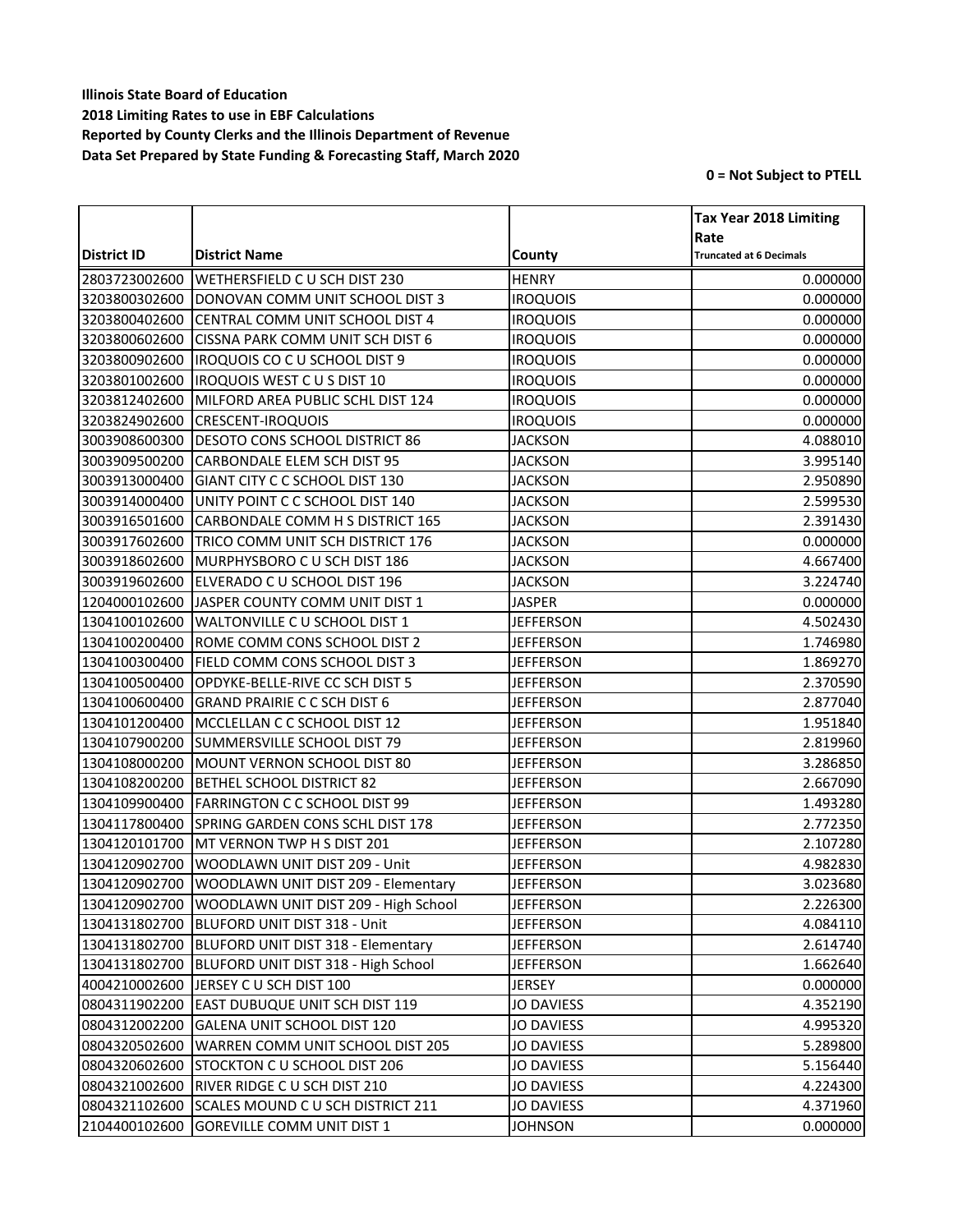|               |                                                |                 | <b>Tax Year 2018 Limiting</b>  |
|---------------|------------------------------------------------|-----------------|--------------------------------|
|               |                                                |                 | Rate                           |
| District ID   | <b>District Name</b>                           | County          | <b>Truncated at 6 Decimals</b> |
| 2104403200300 | NEW SIMPSON HILL CONS DIST 32                  | JOHNSON         | 0.000000                       |
| 2104404300300 | <b>BUNCOMBE CONS SCHOOL DIST 43</b>            | <b>JOHNSON</b>  | 0.000000                       |
| 2104405500200 | <b>VIENNA SCHOOL DIST 55</b>                   | <b>JOHNSON</b>  | 0.000000                       |
| 2104406400200 | <b>CYPRESS SCHOOL DIST 64</b>                  | <b>JOHNSON</b>  | 0.000000                       |
| 2104413301700 | <b>VIENNA H S DISTRICT 133</b>                 | <b>JOHNSON</b>  | 0.000000                       |
| 3104504602200 | <b>SCHOOL DISTRICT 46</b>                      | <b>KANE</b>     | 5.794000                       |
| 3104510102200 | BATAVIA UNIT SCHOOL DIST 101                   | <b>KANE</b>     | 5.348070                       |
| 3104512902200 | <b>AURORA WEST UNIT SCHOOL DIST 129</b>        | <b>KANE</b>     | 4.968370                       |
| 3104513102200 | <b>AURORA EAST UNIT SCHOOL DIST 131</b>        | <b>KANE</b>     | 4.019550                       |
| 3104530002600 | COMM UNIT SCH DIST 300                         | <b>KANE</b>     | 4.922140                       |
| 3104530102600 | CENTRAL COMM UNIT SCH DIST 301                 | <b>KANE</b>     | 5.733000                       |
| 3104530202600 | KANELAND C U SCHOOL DIST 302                   | <b>KANE</b>     | 5.565030                       |
| 3104530302600 | <b>ST CHARLES C U SCHOOL DIST 303</b>          | <b>KANE</b>     | 5.115520                       |
| 3104530402600 | <b>GENEVA COMM UNIT SCH DIST 304</b>           | <b>KANE</b>     | 4.950570                       |
| 3204600102600 | MOMENCE COMM UNIT SCH DIST 1                   | KANKAKEE        | 4.023200                       |
| 3204600202600 | HERSCHER COMM UNIT SCH DIST 2                  | <b>KANKAKEE</b> | 0.000000                       |
| 3204600502600 | MANTENO COMM UNIT SCH DIST 5                   | <b>KANKAKEE</b> | 4.722200                       |
| 3204600602600 | <b>GRANT PARK CU SCHOOL DIST 6</b>             | <b>KANKAKEE</b> | 4.732700                       |
| 3204605300200 | <b>BOURBONNAIS SCHOOL DIST 53</b>              | <b>KANKAKEE</b> | 3.121200                       |
| 3204606100200 | <b>BRADLEY SCHOOL DIST 61</b>                  | <b>KANKAKEE</b> | 4.101200                       |
| 3204611102500 | KANKAKEE SCHOOL DIST 111                       | <b>KANKAKEE</b> | 5.329900                       |
| 3204625600400 | <b>ST ANNE C C SCHOOL DIST 256</b>             | KANKAKEE        | 0.000000                       |
| 3204625800400 | ST GEORGE C C SCHOOL DIST 258                  | <b>KANKAKEE</b> | 2.933200                       |
| 3204625900400 | PEMBROKE C C SCHOOL DISTRICT 259               | KANKAKEE        | 0.000000                       |
| 3204630201600 | ST ANNE COMM H S DIST 302                      | <b>KANKAKEE</b> | 0.000000                       |
| 3204630701600 | <b>BRADLEY BOURBONNAIS C HS D 307</b>          | <b>KANKAKEE</b> | 2.026900                       |
| 2404701801600 | NEWARK COMM H S DIST 18                        | KENDALL         | 0.000000                       |
| 2404706600400 | NEWARK COMM CONS SCH DIST 66                   | KENDALL         | 2.930000                       |
| 2404708802600 | PLANO COMM UNIT SCHOOL DIST 88                 | KENDALL         | 6.709260                       |
| 2404709000400 | LISBON COMM CONS SCH DIST 90                   | KENDALL         | 0.000000                       |
| 2404711502600 | YORKVILLE COMM UNIT SCH DIST 115               | <b>KENDALL</b>  | 6.160160                       |
|               | 2404730802600 OSWEGO COMM UNIT SCHOOL DIST 308 | <b>KENDALL</b>  | 5.029220                       |
| 3304820202600 | KNOXVILLE C U SCHOOL DIST 202                  | <b>KNOX</b>     | 0.000000                       |
| 3304820502600 | GALESBURG C U SCHOOL DIST 205                  | <b>KNOX</b>     | 0.000000                       |
| 3304820802600 | ROW V A COMM UNIT SCH DIST 208                 | <b>KNOX</b>     | 0.000000                       |
| 3304821002600 | WILLIAMSFIELD C U S DIST 210                   | <b>KNOX</b>     | 0.000000                       |
| 3304827602600 | ABINGDON - AVON CUSD 276                       | <b>KNOX</b>     | 0.000000                       |
| 3404922002600 | BARRINGTON C U SCHOOL DIST 220                 | LAKE            | 4.174000                       |
| 3404900100200 | <b>WINTHROP HARBOR SCHOOL DIST 1</b>           | LAKE            | 4.252051                       |
| 3404900300400 | BEACH PARK C C SCHOOL DIST 3                   | LAKE            | 4.871919                       |
| 3404900600200 | <b>ZION ELEMENTARY SCHOOL DISTRICT 6</b>       | LAKE            | 8.154427                       |
| 3404902400400 | MILLBURN C C SCHOOL DIST 24                    | LAKE            | 4.886739                       |
| 3404903300200 | <b>EMMONS SCHOOL DISTRICT 33</b>               | LAKE            | 3.642349                       |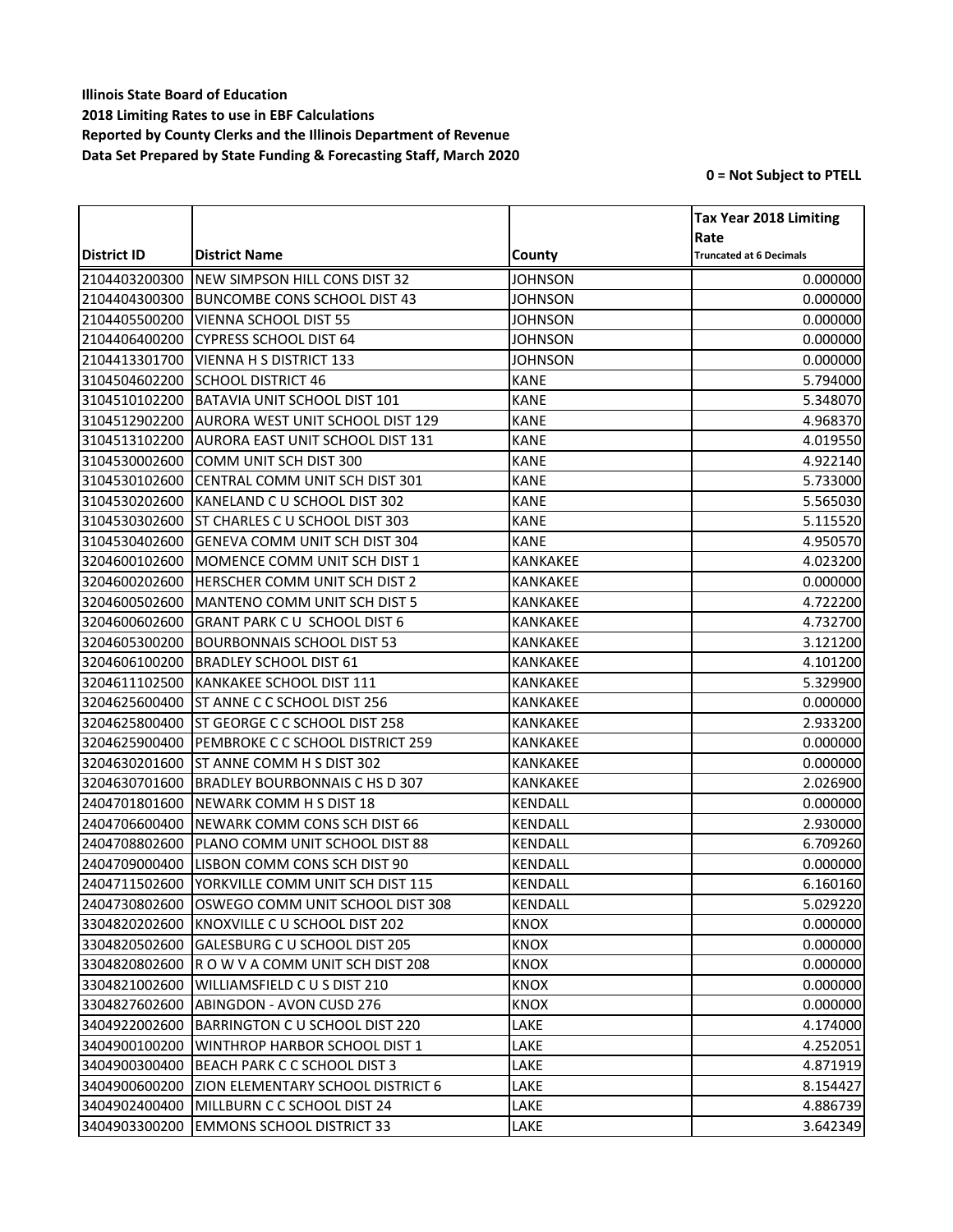|               |                                         |         | <b>Tax Year 2018 Limiting</b>  |
|---------------|-----------------------------------------|---------|--------------------------------|
|               |                                         |         | Rate                           |
| District ID   | <b>District Name</b>                    | County  | <b>Truncated at 6 Decimals</b> |
| 3404903400400 | <b>ANTIOCH C C SCHOOL DISTRICT 34</b>   | LAKE    | 4.639290                       |
| 3404903600200 | <b>GRASS LAKE SCHOOL DIST 36</b>        | LAKE    | 4.224239                       |
| 3404903700200 | <b>GAVIN SCHOOL DIST 37</b>             | LAKE    | 3.271609                       |
| 3404903800200 | <b>BIG HOLLOW SCHOOL DIST 38</b>        | LAKE    | 2.765656                       |
| 3404904100400 | LAKE VILLA C C SCHOOL DIST 41           | LAKE    | 3.587670                       |
| 3404904600400 | <b>GRAYSLAKE C C SCHOOL DISTRICT 46</b> | LAKE    | 4.117787                       |
| 3404905000400 | WOODLAND C C SCHOOL DIST 50             | LAKE    | 3.967631                       |
| 3404905600200 | <b>GURNEE SCHOOL DIST 56</b>            | LAKE    | 4.129651                       |
| 3404906002600 | WAUKEGAN C U SCHOOL DIST 60             | LAKE    | 6.435416                       |
| 3404906500200 | LAKE BLUFF ELEM SCHOOL DIST 65          | LAKE    | 2.277933                       |
| 3404906700500 | LAKE FOREST SCHOOL DIST 67              | LAKE    | 1.371055                       |
| 3404906800200 | OAK GROVE SCHOOL DIST 68                | LAKE    | 2.681930                       |
| 3404907000200 | LIBERTYVILLE SCHOOL DIST 70             | LAKE    | 2.731091                       |
| 3404907200200 | RONDOUT SCHOOL DIST 72                  | LAKE    | 1.578947                       |
| 3404907300400 | HAWTHORN C C SCHOOL DIST 73             | LAKE    | 3.234141                       |
| 3404907500200 | MUNDELEIN ELEM SCHOOL DIST 75           | LAKE    | 4.320671                       |
| 3404907600200 | DIAMOND LAKE SCHOOL DIST 76             | LAKE    | 4.271271                       |
| 3404907900200 | <b>FREMONT SCHOOL DIST 79</b>           | LAKE    | 2.819992                       |
| 3404909502600 | LAKE ZURICH C U SCH DIST 95             | LAKE    | 4.544418                       |
| 3404909600400 | KILDEER COUNTRYSIDE C C S DIST 96       | LAKE    | 3.716579                       |
| 3404910200400 | APTAKISIC-TRIPP C C S DIST 102          | LAKE    | 3.464602                       |
| 3404910300200 | LINCOLNSHIRE-PRAIRIEVIEW S D 103        | LAKE    | 2.850559                       |
| 3404910600200 | <b>BANNOCKBURN SCHOOL DIST 106</b>      | LAKE    | 2.763377                       |
| 3404910900200 | <b>DEERFIELD SCHOOL DIST 109</b>        | LAKE    | 3.068641                       |
| 3404911200200 | <b>NORTH SHORE SD 112</b>               | LAKE    | 2.913607                       |
| 3404911301700 | TOWNSHIP HIGH SCHOOL DIST 113           | LAKE    | 2.071175                       |
| 3404911400200 | <b>FOX LAKE GRADE SCHOOL DIST 114</b>   | LAKE    | 3.048978                       |
| 3404911501600 | LAKE FOREST COMM H S DISTRICT 115       | LAKE    | 1.208116                       |
| 3404911602600 | ROUND LAKE AREA SCHS - DIST 116         | LAKE    | 7.318462                       |
| 3404911701600 | ANTIOCH COMM HIGH SCH DIST 117          | LAKE    | 3.136862                       |
| 3404911802600 | <b>WAUCONDA COMM UNIT S DIST 118</b>    | LAKE    | 5.523131                       |
| 3404912001300 | MUNDELEIN CONS HIGH SCH DIST 120        | LAKE    | 2.291877                       |
| 3404912101700 | WARREN TWP HIGH SCH DIST 121            | LAKE    | 2.034249                       |
| 3404912401600 | <b>GRANT COMM H S DISTRICT 124</b>      | LAKE    | 2.425667                       |
| 3404912501300 | <b>ADLAI E STEVENSON DIST 125</b>       | LAKE    | 2.753505                       |
| 3404912601700 | <b>ZION-BENTON TWP H S DIST 126</b>     | LAKE    | 4.529078                       |
| 3404912701600 | <b>GRAYSLAKE COMM HIGH SCH DIST 127</b> | LAKE    | 3.656911                       |
| 3404912801600 | LIBERTYVILLE COMM H SCH DIST 128        | LAKE    | 2.495988                       |
| 3404918702600 | NORTH CHICAGO SCHOOL DIST 187           | LAKE    | 8.025778                       |
| 3505000102600 | LELAND COMM UNIT SCH DIST 1             | LASALLE | 0.000000                       |
| 3505000202600 | <b>COMMUNITY UNIT SCH DIST 2</b>        | LASALLE | 0.000000                       |
| 3505000902600 | <b>EARLVILLE COMM UNIT SCH DIST 9</b>   | LASALLE | 0.000000                       |
| 3505001750400 | DIMMICK CONSOLIDATED UNIT 175           | LASALLE | 0.000000                       |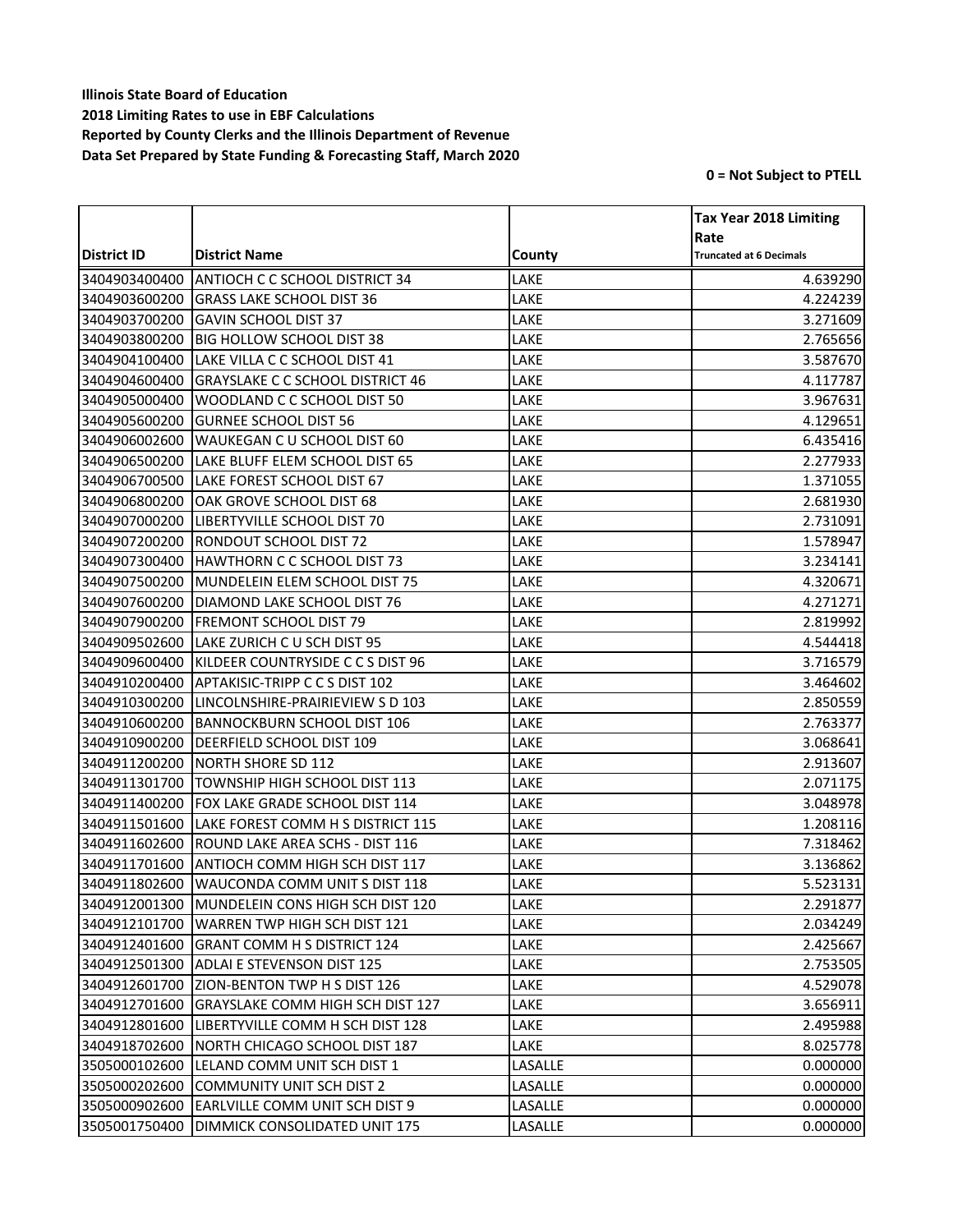|               |                                                 |                   | <b>Tax Year 2018 Limiting</b>  |
|---------------|-------------------------------------------------|-------------------|--------------------------------|
|               |                                                 |                   | Rate                           |
| District ID   | <b>District Name</b>                            | County            | <b>Truncated at 6 Decimals</b> |
| 3505004001700 | <b>STREATOR TWP H S DIST 40</b>                 | LASALLE           | 0.000000                       |
| 3505004400200 | <b>STREATOR ELEM SCHOOL DIST 44</b>             | LASALLE           | 0.000000                       |
| 3505006500400 | Allen Otter Creek CCSD 65                       | LASALLE           | 0.000000                       |
| 3505007900400 | TONICA COMM CONS SCH DIST 79                    | LASALLE           | 0.000000                       |
| 3505008200400 | <b>DEER PARK C C SCHOOL DIST 82</b>             | LASALLE           | 0.000000                       |
| 3505009500400 | <b>GRAND RIDGE C C SCHOOL DIST 95</b>           | LASALLE           | 0.000000                       |
| 3505012001700 | LA SALLE-PERU TWP H S D 120                     | LASALLE           | 0.000000                       |
| 3505012200200 | LASALLE ELEM SCHOOL DIST 122                    | LASALLE           | 0.000000                       |
| 3505012400200 | <b>PERU ELEM SCHOOL DISTRICT 124</b>            | LASALLE           | 0.000000                       |
| 3505012500200 | <b>OGLESBY ELEM SCH DIST 125</b>                | LASALLE           | 0.000000                       |
| 3505014001700 | OTTAWA TWP H S DIST 140                         | LASALLE           | 0.000000                       |
| 3505014100200 | OTTAWA ELEM SCHOOL DIST 141                     | LASALLE           | 0.000000                       |
| 3505015000200 | MARSEILLES ELEM SCHOOL DIST 150                 | LASALLE           | 0.000000                       |
| 3505016001700 | SENECA TWP H S DIST 160                         | LASALLE           | 0.000000                       |
| 3505017000400 | SENECA COMM CONS SCH DIST 170                   | LASALLE           | 0.000000                       |
| 3505018500400 | WALTHAM C C SCHOOL DIST 185                     | LASALLE           | 0.000000                       |
| 3505019500400 | WALLACE C C SCHOOL DIST 195                     | LASALLE           | 0.000000                       |
| 3505021000400 | MILLER TWP CC SCH DIST 210                      | LASALLE           | 0.000000                       |
| 3505023000400 | <b>RUTLAND C C SCHOOL DIST 230</b>              | LASALLE           | 0.000000                       |
| 3505028001700 | MENDOTA TWP H S DIST 280                        | LASALLE           | 0.000000                       |
| 3505028900400 | MENDOTA C C SCHOOL DIST 289                     | LASALLE           | 0.000000                       |
| 3505042502600 | LOSTANT COMM UNIT SCH DIST 425                  | LASALLE           | 0.000000                       |
| 1205101002600 | RED HILL C U SCHOOL DIST 10                     | LAWRENCE          | 0.000000                       |
| 1205102002600 | LAWRENCE CO C U DISTRICT 20                     | LAWRENCE          | 0.000000                       |
| 4705217002200 | DIXON UNIT SCHOOL DIST 170                      | LEE               | 0.000000                       |
| 4705222000200 | <b>STEWARD ELEM SCHOOL DIST 220</b>             | LEE               | 2.853200                       |
| 4705227102600 | PAW PAW CUSD 271                                | LEE               | 5.434600                       |
| 4705227202600 | AMBOY COMM UNIT SCHOOL DIST 272                 | LEE               | 4.947700                       |
| 4705227502600 | ASHTON COMM UNIT SCH DIST 275                   | LEE               | 0.000000                       |
| 1705300502600 | WOODLAND C U S DIST 5                           | LIVINGSTON        | 6.488620                       |
| 17053006J2600 | TRI POINT CU SCH DIST 6-J                       | <b>LIVINGSTON</b> | 0.000000                       |
|               | 1705300802600 PRAIRIE CENTRAL C U SCHOOL DIST 8 | <b>LIVINGSTON</b> | 0.000000                       |
| 1705307402700 | <b>FLANAGAN-CORNELL UNIT 74 - Elementary</b>    | LIVINGSTON        | 4.081950                       |
| 1705307402700 | FLANAGAN-CORNELL UNIT 74 - High School          | LIVINGSTON        | 1.843970                       |
| 1705309001700 | PONTIAC TWP H S DIST 90                         | LIVINGSTON        | 2.504430                       |
| 1705323001700 | DWIGHT TWP H S DIST 230                         | <b>LIVINGSTON</b> | 0.000000                       |
| 1705323200200 | <b>DWIGHT COMMON SCHOOL DIST 232</b>            | LIVINGSTON        | 0.000000                       |
| 1705342500400 | <b>ROOKS CREEK C C SCH DIST 425</b>             | LIVINGSTON        | 3.685010                       |
| 1705342600400 | CORNELL C C SCH DIST 426                        | LIVINGSTON        | 4.442880                       |
| 1705342900400 | PONTIAC C C SCHOOL DIST 429                     | <b>LIVINGSTON</b> | 3.526960                       |
| 1705343500400 | ODELL COMM CONS SCHOOL DIST 435                 | LIVINGSTON        | 3.255780                       |
| 1705343800400 | SAUNEMIN C CONSOL SCH DIST 438                  | LIVINGSTON        | 3.792020                       |
| 1705402102600 | HARTSBURG EMDEN CUS DIST 21                     | LOGAN             | 4.977340                       |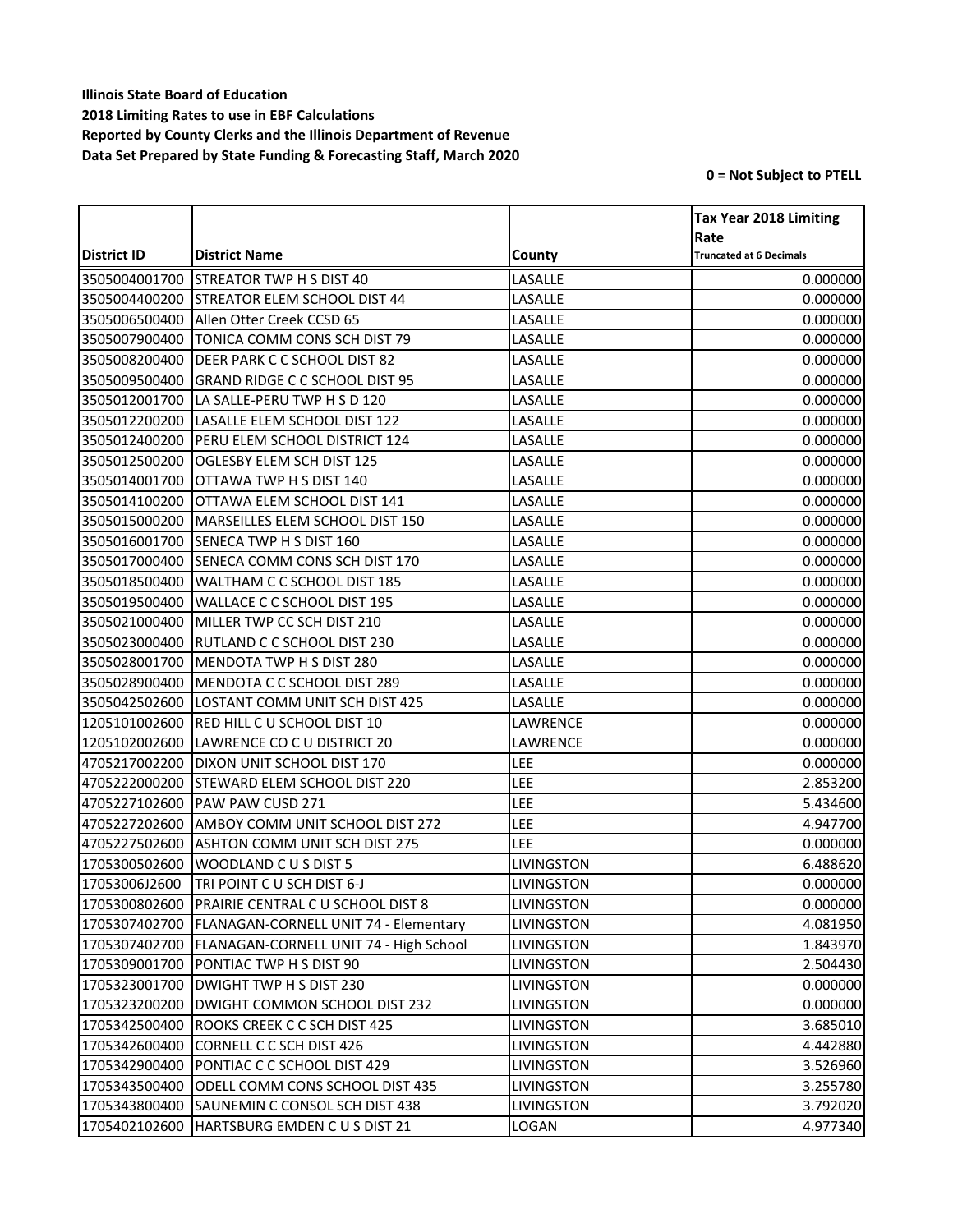|               |                                             |                 | <b>Tax Year 2018 Limiting</b>          |
|---------------|---------------------------------------------|-----------------|----------------------------------------|
| District ID   | <b>District Name</b>                        | County          | Rate<br><b>Truncated at 6 Decimals</b> |
| 1705402302600 | MT PULASKI COMM UNIT DIST 23                | LOGAN           | 0.000000                               |
| 1705402700200 | LINCOLN ELEM SCHOOL DIST 27                 | LOGAN           | 3.578910                               |
| 1705406100400 | CHESTER-EAST LINCOLN CCS DIST 61            | LOGAN           | 0.000000                               |
| 1705408800200 | NEW HOLLAND-MIDDLETOWN E DIST 88            | LOGAN           | 0.000000                               |
| 1705409200400 | WEST LINCOLN-BROADWELL E S D #92            | LOGAN           | 2.030310                               |
| 1705440401600 | LINCOLN COMM H S DIST 404                   | <b>LOGAN</b>    | 0.000000                               |
| 3905500102600 | ARGENTA-OREANA COMM UNIT SCH D 1            | <b>MACON</b>    | 0.000000                               |
| 3905500202600 | <b>MAROA FORSYTH C U SCH DIST 2</b>         | <b>MACON</b>    | 0.000000                               |
| 3905500302600 | MT ZION COMM UNIT SCH DIST 3                | <b>MACON</b>    | 0.000000                               |
| 3905500902600 | <b>SANGAMON VALLEY CUSD 9</b>               | <b>MACON</b>    | 0.000000                               |
| 3905501102600 | WARRENSBURG-LATHAM C U DIST 11              | <b>MACON</b>    | 0.000000                               |
| 3905501502600 | MERIDIAN COMM UNIT SCH DIST 15              | <b>MACON</b>    | 0.000000                               |
| 3905506102500 | <b>DECATUR SCHOOL DISTRICT 61</b>           | <b>MACON</b>    | 0.000000                               |
| 5108400102600 | TRI CITY COMM UNIT SCH DIST 1               | SANGAMON        | 3.844245                               |
| 51084003A2600 | IROCHESTER COMM UNIT SCH DIST 3A            | SANGAMON        | 3.564960                               |
| 4005600502600 | MOUNT OLIVE C U SCHOOL DIST 5               | <b>MACOUPIN</b> | 0.000000                               |
| 5108400502600 | BALL CHATHAM C U SCHOOL DIST 5              | SANGAMON        | 3.780787                               |
| 5108400802600 | PLEASANT PLAINS C U SCHOOL DIST 8           | SANGAMON        | 4.754343                               |
| 5108401002600 | AUBURN COMM UNIT SCHOOL DIST 10             | SANGAMON        | 3.669299                               |
| 5108401402600 | <b>RIVERTON C U SCHOOL DIST 14</b>          | SANGAMON        | 3.664649                               |
| 4005603402600 | <b>NORTH MAC CUSD 34</b>                    | <b>MACOUPIN</b> | 0.000000                               |
| 4105700102600 | ROXANA COMM UNIT SCHOOL DIST 1              | <b>MADISON</b>  | 0.000000                               |
| 4105700202600 | TRIAD COMM UNIT SCHOOL DIST 2               | <b>MADISON</b>  | 0.000000                               |
| 4105700302600 | VENICE COMM UNIT SCHOOL DIST 3              | <b>MADISON</b>  | 0.000000                               |
| 4105700502600 | HIGHLAND COMM UNIT SCH DIST 5               | <b>MADISON</b>  | 0.000000                               |
| 4105700702600 | <b>EDWARDSVILLE C U SCHOOL DIST 7</b>       | <b>MADISON</b>  | 0.000000                               |
| 4105700802600 | BETHALTO C U SCHOOL DIST 8                  | <b>MADISON</b>  | 0.000000                               |
| 4105700902600 | <b>GRANITE CITY C U SCHOOL DIST 9</b>       | <b>MADISON</b>  | 0.000000                               |
| 4105701002600 | COLLINSVILLE C U SCH DIST 10                | <b>MADISON</b>  | 0.000000                               |
| 4105701102600 | ALTON COMM UNIT SCHOOL DIST 11              | <b>MADISON</b>  | 0.000000                               |
| 4105701202600 | MADISON COMM UNIT SCH DIST 12               | <b>MADISON</b>  | 0.000000                               |
|               | 4105701300200 EAST ALTON SCHOOL DISTRICT 13 | <b>MADISON</b>  | 0.000000                               |
| 4105701401600 | EAST ALTON-WOOD RIVER C H S D 14            | <b>MADISON</b>  | 0.000000                               |
| 4105701500300 | WOOD RIVER-HARTFORD ELEM S D 15             | <b>MADISON</b>  | 0.000000                               |
| 1305800100300 | RACCOON CONS SCHOOL DIST 1                  | <b>MARION</b>   | 2.203090                               |
| 1305800200300 | KELL CONSOLIDATED SCHOOL DIST 2             | <b>MARION</b>   | 2.898450                               |
| 1305800700400 | <b>IUKA COMM CONS SCHOOL DIST 7</b>         | <b>MARION</b>   | 2.590810                               |
| 1305801000400 | <b>ISELMAVILLE C C SCH DIST 10</b>          | <b>MARION</b>   | 2.676080                               |
| 1305810002600 | PATOKA COMM UNIT SCH DIST 100               | <b>MARION</b>   | 0.000000                               |
| 1305811100200 | SALEM SCHOOL DIST 111                       | <b>MARION</b>   | 2.280930                               |
| 1305813300200 | CENTRAL CITY SCHOOL DIST 133                | <b>MARION</b>   | 1.782660                               |
| 1305813500200 | CENTRALIA SCHOOL DIST 135                   | <b>MARION</b>   | 0.000000                               |
| 1305820001700 | CENTRALIA H S DIST 200                      | <b>MARION</b>   | 0.000000                               |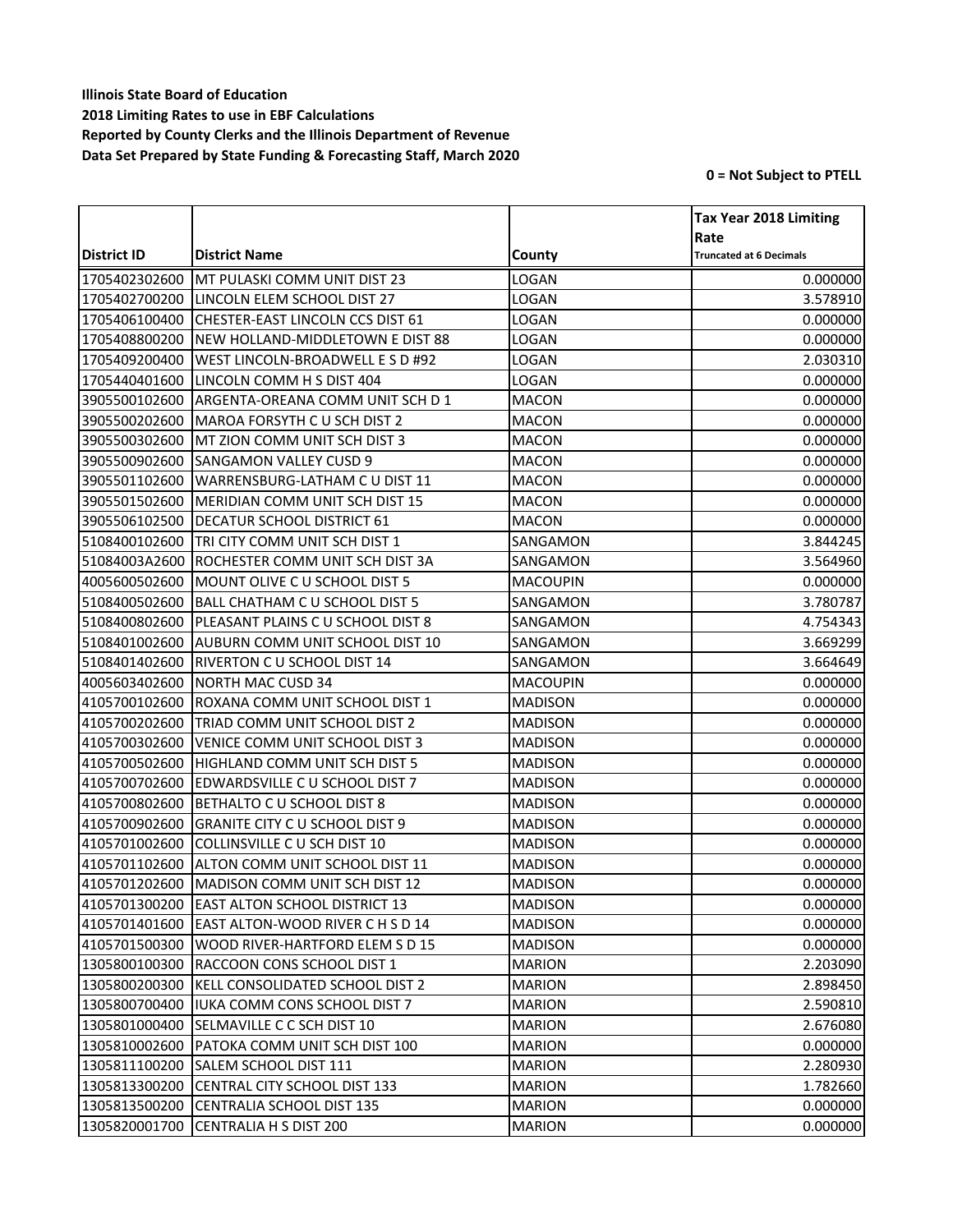|               |                                             |                  | <b>Tax Year 2018 Limiting</b>  |
|---------------|---------------------------------------------|------------------|--------------------------------|
|               |                                             |                  | Rate                           |
| District ID   | <b>District Name</b>                        | County           | <b>Truncated at 6 Decimals</b> |
| 1305840102600 | SOUTH CENTRAL COMM UNIT DIST 401            | <b>MARION</b>    | 0.000000                       |
| 1305850102600 | SANDOVAL CU SCHOOL DIST 501                 | <b>MARION</b>    | 0.000000                       |
| 1305860001600 | SALEM COMM H S DIST 600                     | <b>MARION</b>    | 1.851970                       |
| 1305872202600 | ODIN CU SCHOOL DIST 722                     | <b>MARION</b>    | 4.505450                       |
| 3505900502600 | <b>HENRY-SENACHWINE CUSD 5</b>              | MARSHALL         | 0.000000                       |
| 3505900702600 | MIDLAND COMMUNITY UNIT DIST 7               | MARSHALL         | 0.000000                       |
| 5306012602600 | HAVANA COMM UNIT SCHOOL DIST 126            | <b>MASON</b>     | 0.000000                       |
| 5306018902600 | IILLINI CENTRAL C U SCH DIST 189            | <b>MASON</b>     | 0.000000                       |
| 5306019102600 | MIDWEST CENTRAL CUSD 191                    | <b>MASON</b>     | 0.000000                       |
| 2106100102600 | MASSAC UNIT DISTRICT #1                     | <b>MASSAC</b>    | 4.304410                       |
| 2106103802600 | JOPPA-MAPLE GROVE UNIT DIST 38              | MASSAC           | 5.443080                       |
| 2606210302600 | <b>WEST PRAIRIE</b>                         | <b>MCDONOUGH</b> | 0.000000                       |
| 2606217002600 | <b>BUSHNELL PRAIRIE CITY CUS D 170</b>      | <b>MCDONOUGH</b> | 0.000000                       |
| 2606218502600 | MACOMB COMM UNIT SCH DIST 185               | <b>MCDONOUGH</b> | 5.565880                       |
| 4406300200300 | NIPPERSINK SCHOOL DISTRICT 2                | <b>MCHENRY</b>   | 3.534100                       |
| 4406300300300 | <b>FOX RIVER GROVE CONS S D 3</b>           | <b>MCHENRY</b>   | 5.080640                       |
| 4406301202600 | JOHNSBURG C U SCHOOL DIST 12                | <b>MCHENRY</b>   | 5.091960                       |
| 4406301500400 | MCHENRY C C SCHOOL DIST 15                  | <b>MCHENRY</b>   | 4.879990                       |
| 4406301800400 | <b>RILEY C C SCHOOL DIST 18</b>             | <b>MCHENRY</b>   | 3.688900                       |
| 4406301902400 | ALDEN HEBRON SCHOOL DIST 19                 | <b>MCHENRY</b>   | 5.482670                       |
| 4406302600400 | <b>CARY C C SCHOOL DIST 26</b>              | <b>MCHENRY</b>   | 3.442600                       |
| 4406303600200 | HARRISON SCHOOL DISTRICT 36                 | <b>MCHENRY</b>   | 5.137300                       |
| 4406304600300 | PRAIRIE GROVE C SCH DIST 46                 | <b>MCHENRY</b>   | 4.558870                       |
| 4406304700400 | <b>CRYSTAL LAKE C C SCH DIST 47</b>         | <b>MCHENRY</b>   | 3.946850                       |
| 4406305002600 | HARVARD C U SCHOOL DIST 50                  | <b>MCHENRY</b>   | 5.694820                       |
| 4406315401600 | MARENGO COMM HS DIST 154                    | <b>MCHENRY</b>   | 2.359320                       |
| 4406315501600 | <b>COMMUNITY HIGH SCHOOL DIST 155</b>       | <b>MCHENRY</b>   | 2.627210                       |
| 4406315601600 | MCHENRY COMM H S DIST 156                   | <b>MCHENRY</b>   | 2.208440                       |
| 4406315701600 | RICHMOND-BURTON COMM H SC D 157             | <b>MCHENRY</b>   | 2.870580                       |
| 4406315802200 | HUNTLEY CONS SCHOOL DIST 158                | <b>MCHENRY</b>   | 4.687590                       |
| 4406316500300 | MARENGO-UNION ELEM CONS DIST 165            | <b>MCHENRY</b>   | 3.067970                       |
|               | 4406320002600 WOODSTOCK C U SCHOOL DIST 200 | <b>MCHENRY</b>   | 6.006260                       |
| 1706400202600 | LEROY COMMUNITY UNIT SCH DIST 2             | <b>MCLEAN</b>    | 0.000000                       |
| 1706400302600 | TRI VALLEY C U SCHOOL DISTRICT 3            | <b>MCLEAN</b>    | 0.000000                       |
| 1706400402600 | <b>HEYWORTH CU SCH DIST 4</b>               | <b>MCLEAN</b>    | 0.000000                       |
| 1706400502600 | MCLEAN COUNTY UNIT DIST NO 5                | MCLEAN           | 0.000000                       |
| 1706400702600 | LEXINGTON C U SCH DIST 7                    | <b>MCLEAN</b>    | 0.000000                       |
| 1706401602600 | OLYMPIA C U SCHOOL DIST 16                  | MCLEAN           | 0.000000                       |
| 1706401902600 | <b>RIDGEVIEW COMM UNIT SCH DIST 19</b>      | MCLEAN           | 0.000000                       |
| 1706408702500 | <b>BLOOMINGTON SCH DIST 87</b>              | MCLEAN           | 0.000000                       |
| 5108401502600 | <b>WILLIAMSVILLE C U SCHOOL DIST 15</b>     | SANGAMON         | 3.598181                       |
| 5106520202600 | PORTA COMM UNIT SCHOOL DIST 202             | <b>MENARD</b>    | 0.000000                       |
| 5108401602600 | COMMUNITY UNIT SCHOOL DIST 16               | SANGAMON         | 3.819170                       |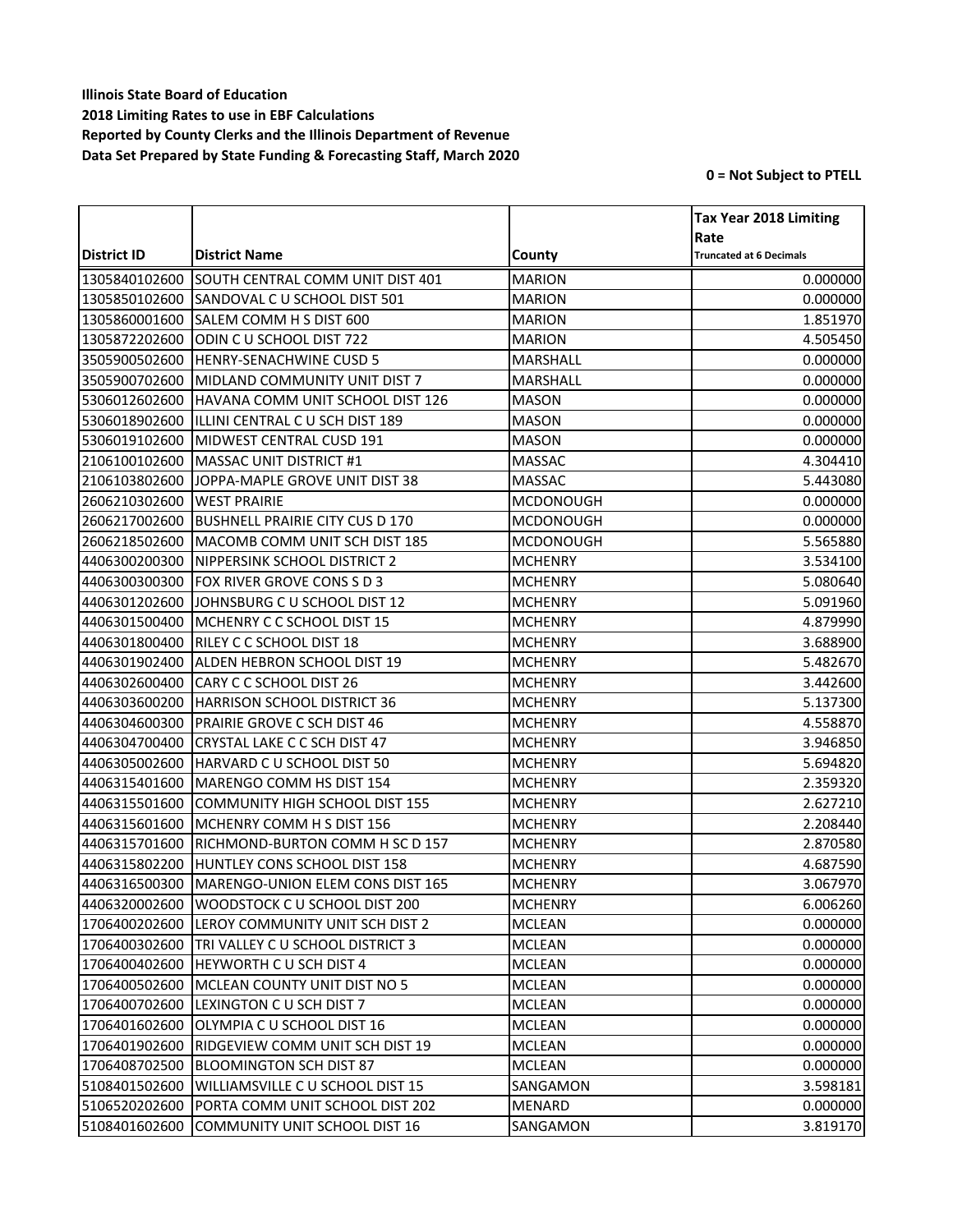|               |                                          |                   | <b>Tax Year 2018 Limiting</b>  |
|---------------|------------------------------------------|-------------------|--------------------------------|
|               |                                          |                   | Rate                           |
| District ID   | <b>District Name</b>                     | County            | <b>Truncated at 6 Decimals</b> |
| 3306640402600 | MERCER COUNTY SD 404                     | <b>MERCER</b>     | 0.000000                       |
| 4506700302600 | VALMEYER COMM UNIT SCH DIST 3            | <b>MONROE</b>     | 3.625590                       |
| 4506700402600 | <b>COLUMBIA COMM UNIT SCH DIST 4</b>     | <b>MONROE</b>     | 0.000000                       |
| 4506700502600 | WATERLOO COMM UNIT SCH DIST 5            | <b>MONROE</b>     | 0.000000                       |
| 0306800202600 | PANHANDLE COMM UNIT SCH DIST 2           | <b>MONTGOMERY</b> | 0.000000                       |
| 0306800302600 | HILLSBORO COMM UNIT SCH DIST 3           | <b>MONTGOMERY</b> | 0.000000                       |
| 0306801202600 | LITCHFIELD C U SCHOOL DIST 12            | <b>MONTGOMERY</b> | 0.000000                       |
| 0306802202600 | NOKOMIS COMM UNIT SCH DIST 22            | <b>MONTGOMERY</b> | 0.000000                       |
| 0106900102600 | <b>FRANKLIN C U SCHOOL DISTRICT 1</b>    | <b>MORGAN</b>     | 4.357530                       |
| 0106900602600 | <b>WAVERLY C U SCHOOL DIST 6</b>         | <b>MORGAN</b>     | 4.688200                       |
| 0106901102600 | MEREDOSIA-CHAMBERSBURG CUSD 11           | <b>MORGAN</b>     | 0.000000                       |
| 0106902702600 | TRIOPIA C U SCHOOL DISTRICT 27           | <b>MORGAN</b>     | 0.000000                       |
| 0106911702200 | JACKSONVILLE SCHOOL DIST 117             | <b>MORGAN</b>     | 4.805180                       |
| 1107030002600 | <b>SULLIVAN C U SCHOOL DIST 300</b>      | <b>MOULTRIE</b>   | 0.000000                       |
| 1107030202600 | OKAW Valley CUSD 302                     | <b>MOULTRIE</b>   | 0.000000                       |
| 4707114400300 | KINGS CONSOLIDATED SCH DIST 144          | <b>OGLE</b>       | 0.000000                       |
| 4707116100400 | <b>CRESTON COMM CONS SCHOOL DIST 161</b> | <b>OGLE</b>       | 0.000000                       |
| 4707121201700 | ROCHELLE TWP HIGH SCH DIST 212           | <b>OGLE</b>       | 0.000000                       |
| 4707122002600 | OREGON C U SCHOOL DIST-220               | <b>OGLE</b>       | 0.000000                       |
| 4707122102600 | FORRESTVILLE VALLEY C U S D 221          | OGLE              | 0.000000                       |
| 4707122202600 | POLO COMM UNIT SCHOOL DIST 222           | OGLE              | 0.000000                       |
| 4707122302600 | MERIDIAN C U SCH DIST 223                | <b>OGLE</b>       | 0.000000                       |
| 4707122602600 | BYRON COMM UNIT SCHOOL DIST 226          | <b>OGLE</b>       | 0.000000                       |
| 4707123100400 | ROCHELLE COMM CONS DIST 231              | <b>OGLE</b>       | 0.000000                       |
| 4707126900400 | <b>ESWOOD C C DISTRICT 269</b>           | OGLE              | 0.000000                       |
| 4807206200200 | PLEASANT VALLEY SCH DIST 62              | <b>PEORIA</b>     | 0.000000                       |
| 4807206300200 | NORWOOD ELEM SCHOOL DIST 63              | PEORIA            | 0.000000                       |
| 4807206600200 | <b>BARTONVILLE SCHOOL DIST 66</b>        | <b>PEORIA</b>     | 0.000000                       |
| 4807206800200 | OAK GROVE SCHOOL DIST 68                 | <b>PEORIA</b>     | 0.000000                       |
| 4807206900200 | PLEASANT HILL SCHOOL DIST 69             | <b>PEORIA</b>     | 0.000000                       |
| 4807207000200 | MONROE SCHOOL DIST 70                    | <b>PEORIA</b>     | 0.000000                       |
|               | 4807215002500 PEORIA SCHOOL DISTRICT 150 | <b>PEORIA</b>     | 0.000000                       |
| 4807226502600 | <b>FARMINGTON CENTRAL C U S D 265</b>    | PEORIA            | 0.000000                       |
| 4807230902600 | BRIMFIELD C U SCHOOL DIST 309            | <b>PEORIA</b>     | 0.000000                       |
| 4807231001600 | LIMESTONE COMM HIGH SCH DIST 310         | <b>PEORIA</b>     | 0.000000                       |
| 4807231600400 | LIMESTONE WALTERS C C S DIST 316         | PEORIA            | 0.000000                       |
| 4807232102600 | IL VALLEY CENTRAL UNIT DIST 321          | <b>PEORIA</b>     | 0.000000                       |
| 4807232202600 | ELMWOOD C U SCHOOL DISTRICT 322          | <b>PEORIA</b>     | 0.000000                       |
| 4807232302600 | DUNLAP C U SCHOOL DIST 323               | PEORIA            | 0.000000                       |
| 4807232502600 | PEORIA HGHTS C U SCH DIST 325            | <b>PEORIA</b>     | 0.000000                       |
| 4807232602600 | <b>PRINCEVILLE C U SCH DIST 326</b>      | <b>PEORIA</b>     | 0.000000                       |
| 4807232702600 | ILLINI BLUFFS CU SCH DIST 327            | PEORIA            | 0.000000                       |
| 4807232800300 | HOLLIS CONS SCHOOL DIST 328              | PEORIA            | 0.000000                       |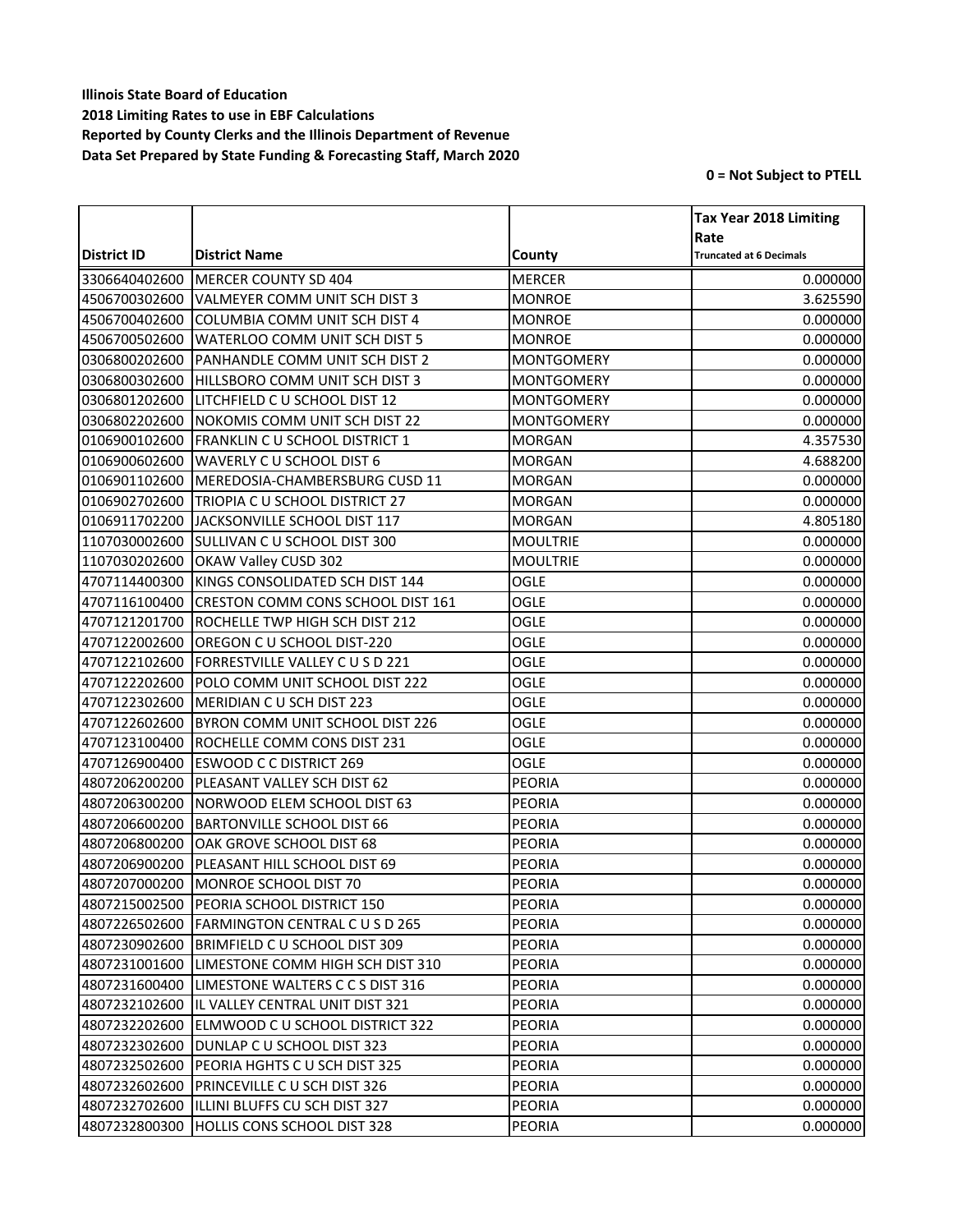|               |                                              |                    | <b>Tax Year 2018 Limiting</b>  |
|---------------|----------------------------------------------|--------------------|--------------------------------|
|               |                                              |                    | Rate                           |
| District ID   | <b>District Name</b>                         | County             | <b>Truncated at 6 Decimals</b> |
| 3007300500200 | <b>TAMAROA SCHOOL DIST 5</b>                 | <b>PERRY</b>       | 0.000000                       |
| 3007305000200 | PINCKNEYVILLE SCH DIST 50                    | <b>PERRY</b>       | 0.000000                       |
| 3007310101600 | PINCKNEYVILLE COMM H S DIST 101              | PERRY              | 0.000000                       |
| 3007320400400 | <b>COMMUNITY CONS SCH DIST 204</b>           | PERRY              | 0.000000                       |
| 3007330002600 | DU QUOIN C U SCHOOL DISTRICT 300             | <b>PERRY</b>       | 0.000000                       |
| 1102130502600 | ARTHUR C U SCHOOL DIST 305                   | <b>PIATT</b>       | 0.000000                       |
| 3907400502600 | BEMENT COMM UNIT SCHOOL DIST 5               | <b>PIATT</b>       | 0.000000                       |
| 3907402502600 | MONTICELLO C U SCHOOL DIST 25                | <b>PIATT</b>       | 0.000000                       |
| 3907405702600 | DELAND-WELDON C U SCH DIST 57                | <b>PIATT</b>       | 0.000000                       |
| 3907410002600 | CERRO GORDO C U SCHOOL DIST 100              | <b>PIATT</b>       | 0.000000                       |
| 0107500302600 | PLEASANT HILL C U SCH DIST 3                 | PIKE               | 0.000000                       |
| 0107500402600 | GRIGGSVILLE-PERRY CU SCH DIST 4              | <b>PIKE</b>        | 0.000000                       |
| 0107501002600 | PIKELAND C U SCH DIST 10                     | <b>PIKE</b>        | 0.000000                       |
| 0107501202600 | <b>WESTERN CUSD 12</b>                       | <b>PIKE</b>        | 0.000000                       |
| 2007600102600 | POPE CO COMM UNIT DIST 1                     | <b>POPE</b>        | 0.000000                       |
| 3007710002600 | CENTURY COMM UNIT SCH DIST 100               | <b>PULASKI</b>     | 0.000000                       |
| 3007710102600 | MERIDIAN CU SCH DISTRICT 101                 | PULASKI            | 0.000000                       |
| 3507853502600 | PUTNAM CO C U SCHOOL DIST 535                | <b>PUTNAM</b>      | 0.000000                       |
| 4507900102200 | COULTERVILLE UNIT SCHOOL DIST 1              | <b>RANDOLPH</b>    | 0.000000                       |
| 4507912201900 | CHESTER N H SCHOOL DIST 122                  | RANDOLPH           | 1.280690                       |
| 4507913202600 | RED BUD C U SCHOOL DIST 132                  | RANDOLPH           | 0.000000                       |
| 4507913400400 | PRAIRIE DU ROCHER C C S D 134                | <b>RANDOLPH</b>    | 2.678800                       |
| 4507913802600 | STEELEVILLE C U SCH DIST 138                 | RANDOLPH           | 3.388470                       |
| 4507913902600 | CHESTER COMM UNIT SCH DIST 139               | <b>RANDOLPH</b>    | 2.726050                       |
| 4507914002600 | SPARTA C U SCHOOL DIST 140                   | <b>RANDOLPH</b>    | 3.551150                       |
| 1208000102600 | EAST RICHLAND C U SCH DIST 1                 | RICHLAND           | 0.000000                       |
| 4908102900200 | HAMPTON SCHOOL DISTRICT 29                   | <b>ROCK ISLAND</b> | 0.000000                       |
| 4908103001700 | UNITED TWP HS DISTRICT 30                    | <b>ROCK ISLAND</b> | 0.000000                       |
| 4908103400200 | SILVIS SCHOOL DISTRICT 34                    | <b>ROCK ISLAND</b> | 0.000000                       |
| 4908103600200 | <b>CARBON CLIFF-BARSTOW SCH DIST 36</b>      | <b>ROCK ISLAND</b> | 0.000000                       |
| 4908103700200 | <b>EAST MOLINE SCHOOL DISTRICT 37</b>        | <b>ROCK ISLAND</b> | 0.000000                       |
|               | 4908104002200 MOLINE UNIT SCHOOL DISTRICT 40 | ROCK ISLAND        | 0.000000                       |
| 4908104102500 | ROCK ISLAND SCHOOL DISTRICT 41               | ROCK ISLAND        | 0.000000                       |
| 4908110002600 | RIVERDALE C U SCHOOL DIST 100                | ROCK ISLAND        | 0.000000                       |
| 4908120002600 | SHERRARD COMM UNIT SCH DIST 200              | <b>ROCK ISLAND</b> | 0.000000                       |
| 4908130002600 | ROCKRIDGE C U SCHOOL DIST 300                | ROCK ISLAND        | 0.000000                       |
| 2008300102600 | GALATIA C U SCHOOL DIST 1                    | SALINE             | 0.000000                       |
| 2008300202600 | <b>CARRIER MILLS-STONEFORT CUSD 2</b>        | SALINE             | 0.000000                       |
| 2008300302600 | HARRISBURG C U SCHOOL DIST 3                 | SALINE             | 0.000000                       |
| 2008300402600 | ELDORADO COMM UNIT DISTRICT 4                | SALINE             | 0.000000                       |
| 5108418602500 | SPRINGFIELD SCHOOL DISTRICT 186              | SANGAMON           | 4.884382                       |
| 5609901700200 | CHANNAHON SCHOOL DISTRICT 17                 | WILL               | 2.748800                       |
| 4005600102600 | CARLINVILLE C U SCHOOL DIST 1                | <b>MACOUPIN</b>    | 3.209650                       |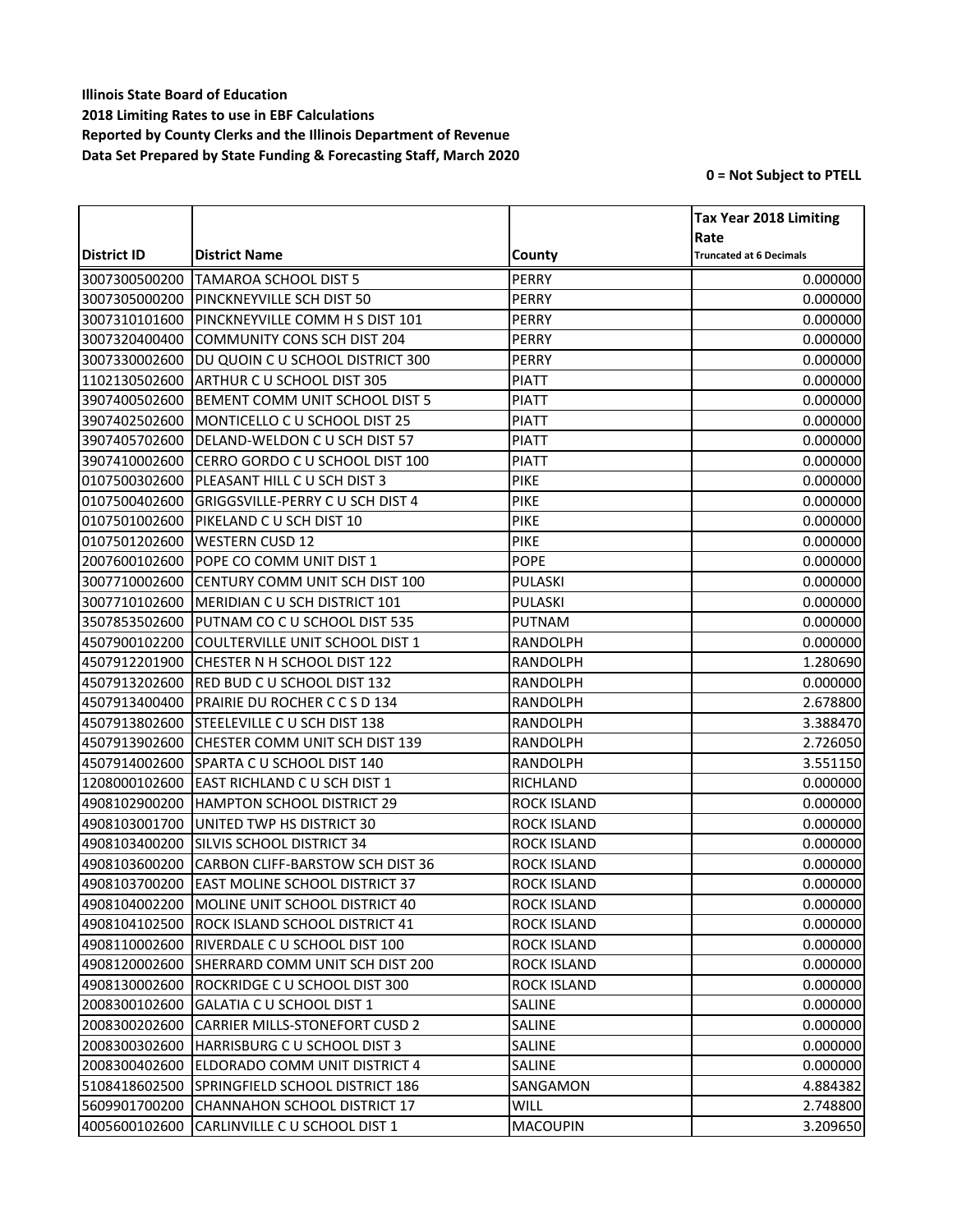|               |                                            |                 | <b>Tax Year 2018 Limiting</b>  |
|---------------|--------------------------------------------|-----------------|--------------------------------|
|               |                                            |                 | Rate                           |
| District ID   | <b>District Name</b>                       | County          | <b>Truncated at 6 Decimals</b> |
| 4005600202600 | NORTHWESTERN CU SCH DIST 2                 | <b>MACOUPIN</b> | 4.022310                       |
| 4005600602600 | <b>STAUNTON COMM UNIT SCH DIST 6</b>       | <b>MACOUPIN</b> | 3.017290                       |
| 5108401102600 | PAWNEE COMM UNIT SCHOOL DIST 11            | SANGAMON        | 0.000000                       |
| 4005600702600 | GILLESPIE COMM UNIT SCH DIST 7             | <b>MACOUPIN</b> | 2.959660                       |
| 4005600802600 | <b>BUNKER HILL C U SCHOOL DIST 8</b>       | <b>MACOUPIN</b> | 3.787150                       |
| 4005600902600 | SOUTHWESTERN C U SCH DIST 9                | <b>MACOUPIN</b> | 3.772790                       |
| 5106520002600 | <b>GREENVIEW C U SCH DIST 200</b>          | <b>MENARD</b>   | 4.522300                       |
| 2608500502600 | <b>SCHUYLER-INDUSTRY</b>                   | <b>SCHUYLER</b> | 0.000000                       |
| 0108600102600 | WINCHESTER C U SCH DIST 1                  | <b>SCOTT</b>    | 0.000000                       |
| 0108600202600 | SCOTT-MORGAN C U SCHOOL DIST 2             | <b>SCOTT</b>    | 0.000000                       |
| 1108700102600 | <b>WINDSOR COMM UNIT SCH DIST 1</b>        | SHELBY          | 3.380340                       |
| 11087003A2600 | <b>COWDEN-HERRICK CUD 3A</b>               | SHELBY          | 0.000000                       |
| 1108700402600 | SHELBYVILLE C U SCHOOL DIST 4              | SHELBY          | 4.032310                       |
| 11087005A2600 | <b>ISTEWARDSON-STRASBURG CU DIST 5A</b>    | SHELBY          | 0.000000                       |
| 1108702102600 | CENTRAL A & M C U DIST #21                 | SHELBY          | 0.000000                       |
| 5008200902600 | LEBANON COMM UNIT SCH DIST 9               | <b>ST CLAIR</b> | 0.000000                       |
| 5008201902600 | MASCOUTAH C U DISTRICT 19                  | <b>ST CLAIR</b> | 0.000000                       |
| 5008203000300 | <b>ST LIBORY CONS SCH DIST 30</b>          | <b>ST CLAIR</b> | 0.000000                       |
| 5008204002600 | MARISSA C U SCH DIST 40                    | <b>ST CLAIR</b> | 0.000000                       |
| 5008206002600 | NEW ATHENS CU SCHOOL DIST 60               | <b>ST CLAIR</b> | 0.000000                       |
| 5008207000400 | <b>FREEBURG C C SCHOOL DIST 70</b>         | <b>ST CLAIR</b> | 0.000000                       |
| 5008207701600 | <b>FREEBURG COMM H S DIST 77</b>           | <b>ST CLAIR</b> | 0.000000                       |
| 5008208500200 | SHILOH VILLAGE SCHOOL DIST 85              | <b>ST CLAIR</b> | 0.000000                       |
| 5008209000400 | O FALLON C C SCHOOL DIST 90                | <b>ST CLAIR</b> | 0.000000                       |
| 5008210400200 | CENTRAL SCHOOL DIST 104                    | <b>ST CLAIR</b> | 0.000000                       |
| 5008210500200 | PONTIAC-W HOLLIDAY SCH DIST 105            | <b>ST CLAIR</b> | 0.000000                       |
| 5008211000400 | <b>GRANT COMM CONS SCH DIST 110</b>        | <b>ST CLAIR</b> | 0.000000                       |
| 5008211300200 | WOLF BRANCH SCH DIST 113                   | <b>ST CLAIR</b> | 0.000000                       |
| 5008211500200 | <b>WHITESIDE SCHOOL DIST 115</b>           | <b>ST CLAIR</b> | 0.000000                       |
| 5008211600200 | HIGH MOUNT SCHOOL DIST 116                 | <b>ST CLAIR</b> | 0.000000                       |
| 5008211800200 | BELLEVILLE SCHOOL DIST 118                 | <b>ST CLAIR</b> | 0.000000                       |
|               | 5008211900200 BELLE VALLEY SCHOOL DIST 119 | <b>ST CLAIR</b> | 0.000000                       |
| 5008213000400 | SMITHTON C C SCHOOL DIST 130               | <b>ST CLAIR</b> | 0.000000                       |
| 5008216000400 | MILLSTADT C C SCH DIST 160                 | <b>ST CLAIR</b> | 0.000000                       |
| 5008217500200 | HARMONY EMGE SCHOOL DIST 175               | <b>ST CLAIR</b> | 0.000000                       |
| 5008218100200 | SIGNAL HILL SCH DIST 181                   | <b>ST CLAIR</b> | 0.000000                       |
| 5008218702600 | CAHOKIA COMM UNIT SCH DIST 187             | <b>ST CLAIR</b> | 0.000000                       |
| 5008218802200 | <b>BROOKLYN UNIT DISTRICT 188</b>          | <b>ST CLAIR</b> | 0.000000                       |
| 5008218902200 | <b>EAST ST LOUIS SCHOOL DIST 189</b>       | <b>ST CLAIR</b> | 0.000000                       |
| 5008219602600 | DUPO COMM UNIT SCH DISTRICT 196            | <b>ST CLAIR</b> | 0.000000                       |
| 5008220101700 | BELLEVILLE TWP HS DIST 201                 | <b>ST CLAIR</b> | 0.000000                       |
| 5008220301700 | O FALLON TWP HIGH SCH DIST 203             | <b>ST CLAIR</b> | 0.000000                       |
| 2808800102600 | BRADFORD COMM UNIT SCH DIST 1              | <b>STARK</b>    | 0.000000                       |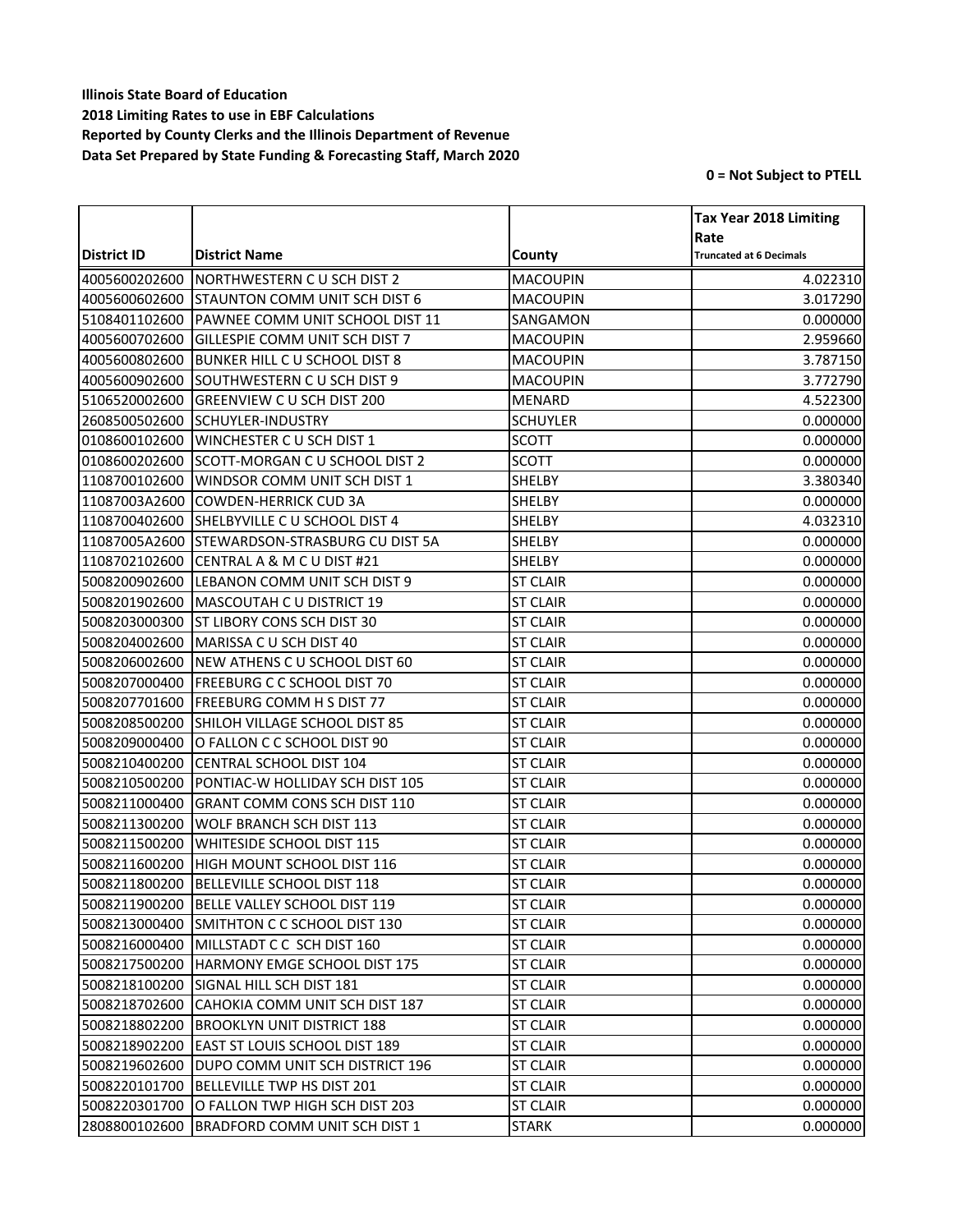|               |                                                |                   | <b>Tax Year 2018 Limiting</b>  |
|---------------|------------------------------------------------|-------------------|--------------------------------|
|               |                                                |                   | Rate                           |
| District ID   | <b>District Name</b>                           | County            | <b>Truncated at 6 Decimals</b> |
| 2808810002600 | <b>STARK COUNTY C U SCH DIST 100</b>           | <b>STARK</b>      | 0.000000                       |
| 0808914502200 | <b>FREEPORT SCHOOL DIST 145</b>                | <b>STEPHENSON</b> | 7.129480                       |
| 0808920002600 | PEARL CITY C U SCH DIST 200                    | <b>STEPHENSON</b> | 4.802070                       |
| 0808920102600 | DAKOTA COMM UNIT SCH DIST 201                  | <b>STEPHENSON</b> | 5.580000                       |
| 0808920202600 | LENA WINSLOW C U SCH DIST 202                  | <b>STEPHENSON</b> | 4.658300                       |
| 0808920302600 | ORANGEVILLE C U SCHOOL DIST 203                | <b>STEPHENSON</b> | 5.204940                       |
| 5309005000200 | <b>DISTRICT 50 SCHOOLS</b>                     | <b>TAZEWELL</b>   | 3.137270                       |
| 5309005100200 | <b>CENTRAL SCHOOL DISTRICT 51</b>              | <b>TAZEWELL</b>   | 2.613800                       |
| 5309005200200 | <b>WASHINGTON SCHOOL DIST 52</b>               | <b>TAZEWELL</b>   | 2.561050                       |
| 5309007600200 | <b>CREVE COEUR SCHOOL DISTRICT 76</b>          | <b>TAZEWELL</b>   | 2.565080                       |
| 5309008500200 | <b>ROBEIN SCHOOL DISTRICT 85</b>               | <b>TAZEWELL</b>   | 4.434750                       |
| 5309008600200 | <b>EAST PEORIA SCHOOL DISTRICT 86</b>          | <b>TAZEWELL</b>   | 3.218450                       |
| 5309009800200 | <b>RANKIN COMMUNITY SCHOOL DIST 98</b>         | <b>TAZEWELL</b>   | 3.535990                       |
| 5309010200200 | N PEKIN & MARQUETTE HGHT S D 102               | <b>TAZEWELL</b>   | 2.720800                       |
| 5309010800200 | PEKIN PUBLIC SCHOOL DIST 108                   | <b>TAZEWELL</b>   | 3.259900                       |
| 5309013700200 | SOUTH PEKIN SCHOOL DIST 137                    | <b>TAZEWELL</b>   | 2.504010                       |
| 5309030301600 | PEKIN COMM H S DIST 303                        | <b>TAZEWELL</b>   | 2.010610                       |
| 5309030801600 | <b>WASHINGTON COMM H S DIST 308</b>            | <b>TAZEWELL</b>   | 2.536150                       |
| 5309030901600 | <b>EAST PEORIA COMM H S DIST 309</b>           | <b>TAZEWELL</b>   | 2.062720                       |
| 5309060600400 | SPRING LAKE C C SCH DIST 606                   | <b>TAZEWELL</b>   | 3.757020                       |
| 5309070102600 | DEER CREEK-MACKINAW CUSD 701                   | <b>TAZEWELL</b>   | 0.000000                       |
| 5309070202600 | <b>TREMONT COMM UNIT DIST 702</b>              | <b>TAZEWELL</b>   | 4.216580                       |
| 5309070302600 | DELAVAN COMM UNIT DIST 703                     | <b>TAZEWELL</b>   | 5.004350                       |
| 5309070902600 | MORTON C U SCHOOL DISTRICT 709                 | <b>TAZEWELL</b>   | 4.996380                       |
| 3009101600400 | LICK CREEK C C SCH DISTRICT 16                 | <b>UNION</b>      | 1.763060                       |
| 3009101702200 | COBDEN SCH UNIT DIST 17                        | <b>UNION</b>      | 2.815520                       |
| 3009103700400 | ANNA C C SCH DIST 37                           | UNION             | 1.954450                       |
| 3009104300400 | JONESBORO C C SCHOOL DIST 43                   | <b>UNION</b>      | 0.000000                       |
| 3009106602200 | DONGOLA SCH UNIT DIST 66                       | <b>UNION</b>      | 4.319450                       |
| 3009108101600 | ANNA JONESBORO COMM H S DIST 81                | <b>UNION</b>      | 0.000000                       |
| 3009108402600 | SHAWNEE C U SCH DIST 84                        | <b>UNION</b>      | 0.000000                       |
|               | 5409200102600 BISMARCK HENNING C U SCHOOL DIST | <b>VERMILION</b>  | 0.000000                       |
| 5409200202600 | WESTVILLE C U SCHOOL DIST 2                    | <b>VERMILION</b>  | 0.000000                       |
| 5409200402600 | GEORGETOWN-RIDGE FARM C U D 4                  | VERMILION         | 0.000000                       |
| 5409200702600 | ROSSVILLE-ALVIN CU SCH DIST 7                  | VERMILION         | 0.000000                       |
| 5409201002600 | POTOMAC C U SCH DIST 10                        | VERMILION         | 0.000000                       |
| 5409201102600 | <b>HOOPESTON AREA C U SCH DIST 11</b>          | VERMILION         | 0.000000                       |
| 5409206100300 | ARMSTRONG-ELLIS CONS SCH DIST 61               | VERMILION         | 0.000000                       |
| 5409207602600 | OAKWOOD COMM UNIT DIST #76                     | VERMILION         | 0.000000                       |
| 5409211802400 | DANVILLE C C SCHOOL DIST 118                   | VERMILION         | 0.000000                       |
| 5409222501700 | <b>ARMSTRONG TWP HS DIST 225</b>               | VERMILION         | 0.000000                       |
| 5409251202600 | <b>SALT FORK CUD 512</b>                       | VERMILION         | 0.000000                       |
| 2009301702400 | ALLENDALE C C SCHOOL DIST 17                   | WABASH            | 0.000000                       |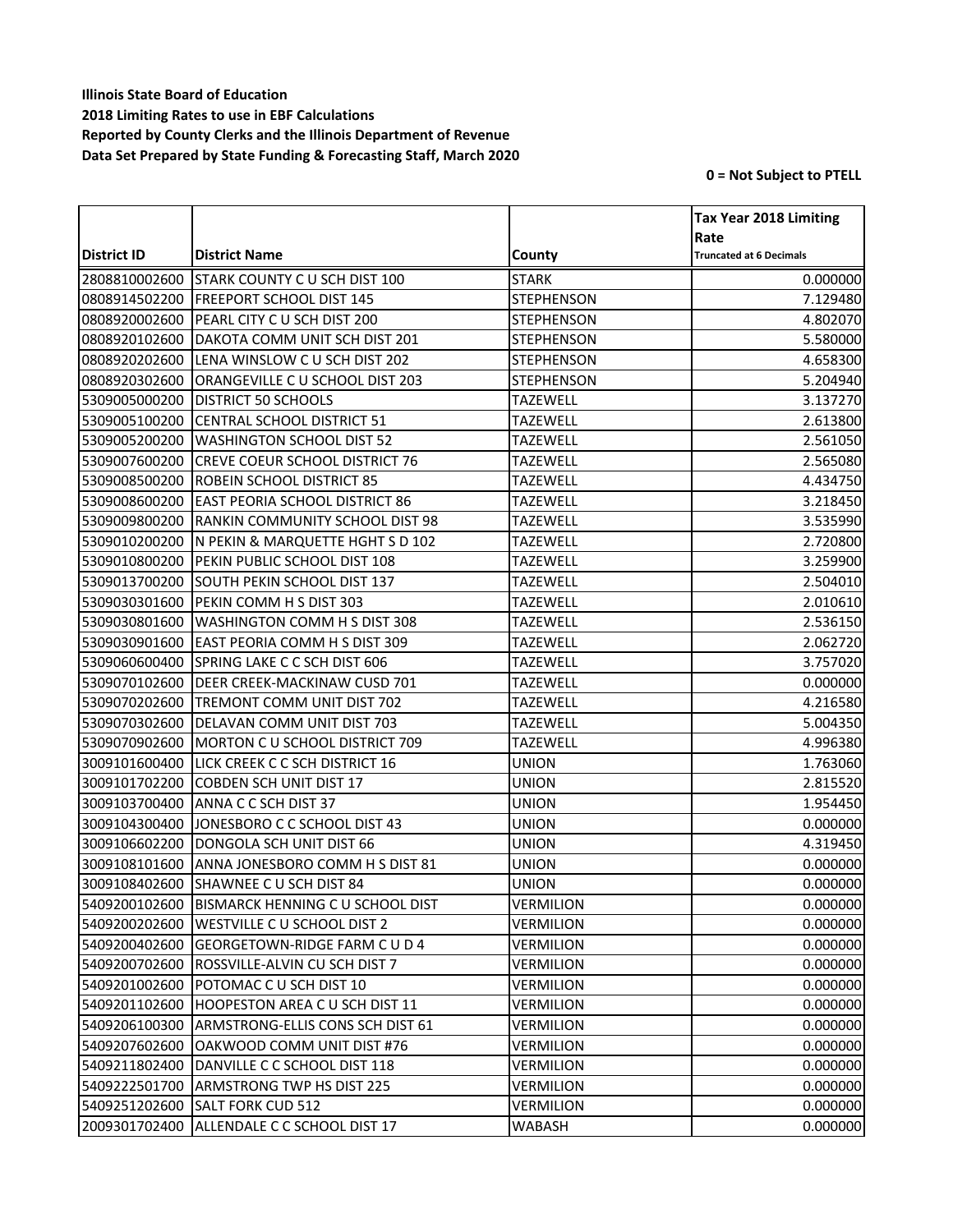|               |                                          |               | <b>Tax Year 2018 Limiting</b>          |
|---------------|------------------------------------------|---------------|----------------------------------------|
| District ID   | <b>District Name</b>                     | County        | Rate<br><b>Truncated at 6 Decimals</b> |
| 2009334802600 | <b>WABASH CU SCH DIST 348</b>            | WABASH        | 0.000000                               |
| 3309423802600 | MONMOUTH-ROSEVILLE                       | WARREN        | 0.000000                               |
| 3309430402600 | UNITED CUSD 304                          | WARREN        | 0.000000                               |
| 1309500100400 | OAKDALE C C SCHOOL DISTRICT 1            | WASHINGTON    | 0.000000                               |
| 1309501002600 | <b>WEST WASHINGTON CO C U DIST 10</b>    | WASHINGTON    | 3.610010                               |
| 1309501100400 | IIRVINGTON C C SCH DISTRICT 11           | WASHINGTON    | 3.116820                               |
| 1309501500400 | <b>ASHLEY C C SCH DISTRICT 15</b>        | WASHINGTON    | 0.000000                               |
| 1309504900400 | NASHVILLE C C SCH DISTRICT 49            | WASHINGTON    | 2.923330                               |
| 1309509901600 | NASHVILLE COMM H S DISTRICT 99           | WASHINGTON    | 0.000000                               |
| 2009600600400 | NEW HOPE C C SCHOOL DIST 6               | <b>WAYNE</b>  | 0.000000                               |
| 2009601400400 | <b>GEFF C C SCHOOL DISTRICT 14</b>       | WAYNE         | 0.000000                               |
| 2009601700400 | <b>JASPER COMM CONS SCHOOL DIST 17</b>   | WAYNE         | 0.000000                               |
| 2009610002600 | WAYNE CITY C U SCHOOL DIST 100           | <b>WAYNE</b>  | 0.000000                               |
| 2009611200400 | <b>FAIRFIELD PUBLIC SCHOOL DIST 112</b>  | <b>WAYNE</b>  | 0.000000                               |
| 2009620002600 | INORTH WAYNE C U SCHOOL DIST 200         | WAYNE         | 0.000000                               |
| 2009622501600 | <b>FAIRFIELD COMM H S DIST 225</b>       | WAYNE         | 0.000000                               |
| 2009700102600 | <b>GRAYVILLE C U SCHOOL DIST 1</b>       | WHITE         | 0.000000                               |
| 2009700302600 | NORRIS CITY-OMAHA-ENFIELD CUSD 3         | <b>WHITE</b>  | 0.000000                               |
| 2009700502600 | CARMI-WHITE COUNTY C U S DIST 5          | WHITE         | 0.000000                               |
| 4709800102600 | <b>ERIE COMM UNIT SCH DIST 1</b>         | WHITESIDE     | 0.000000                               |
| 4709800202600 | <b>RIVER BEND COMM UNIT DIST 2</b>       | WHITESIDE     | 0.000000                               |
| 4709800302600 | PROPHETSTOWN-LYNDON-TAMPICO CUSD3        | WHITESIDE     | 0.000000                               |
| 4709800502600 | <b>STERLING C U DIST 5</b>               | WHITESIDE     | 0.000000                               |
| 4709800602600 | MORRISON COMM UNIT SCH DIST 6            | WHITESIDE     | 0.000000                               |
| 4709801300200 | <b>ROCK FALLS ELEMENTARY SCH DIST 13</b> | WHITESIDE     | 0.000000                               |
| 4709802000200 | <b>EAST COLOMA - NELSON CESD 20</b>      | WHITESIDE     | 0.000000                               |
| 4709814500400 | MONTMORENCY C C SCH DIST 145             | WHITESIDE     | 0.000000                               |
| 4709830101700 | <b>ROCK FALLS TWP H S DIST 301</b>       | WHITESIDE     | 0.000000                               |
| 5106521302600 | ATHENS COMM UNIT SCH DIST 213            | <b>MENARD</b> | 3.871500                               |
| 56099030C0400 | TROY COMM CONS SCH DIST 30C              | WILL          | 3.507100                               |
| 56099033C0400 | HOMER COMM CONS SCH DIST 33C             | WILL          | 4.036300                               |
| 56099070C0400 | LARAWAY C C SCHOOL DIST 70C              | WILL          | 2.803300                               |
| 5609908100200 | UNION SCHOOL DIST 81                     | WILL          | 2.930900                               |
| 5609908400200 | ROCKDALE SCHOOL DISTRICT 84              | WILL          | 2.273500                               |
| 5609908600500 | JOLIET SCHOOL DIST 86                    | WILL          | 3.240300                               |
| 5609908800200 | ICHANEY-MONGE SCH DISTRICT 88            | WILL          | 2.953300                               |
| 56099088A0200 | <b>RICHLAND SCHOOL DIST 88A</b>          | WILL          | 2.656300                               |
| 5609908900200 | <b>FAIRMONT SCHOOL DISTRICT 89</b>       | WILL          | 4.741400                               |
| 5609909000200 | <b>ITAFT SCHOOL DISTRICT 90</b>          | WILL          | 2.760600                               |
| 5609909100200 | <b>LOCKPORT SCHOOL DIST 91</b>           | WILL          | 3.405900                               |
| 5609909200200 | <b>WILL COUNTY SCHOOL DISTRICT 92</b>    | WILL          | 3.065600                               |
| 5609911400200 | MANHATTAN SCHOOL DIST 114                | <b>WILL</b>   | 4.058300                               |
| 5609912200200 | NEW LENOX SCHOOL DIST 122                | WILL          | 3.272000                               |